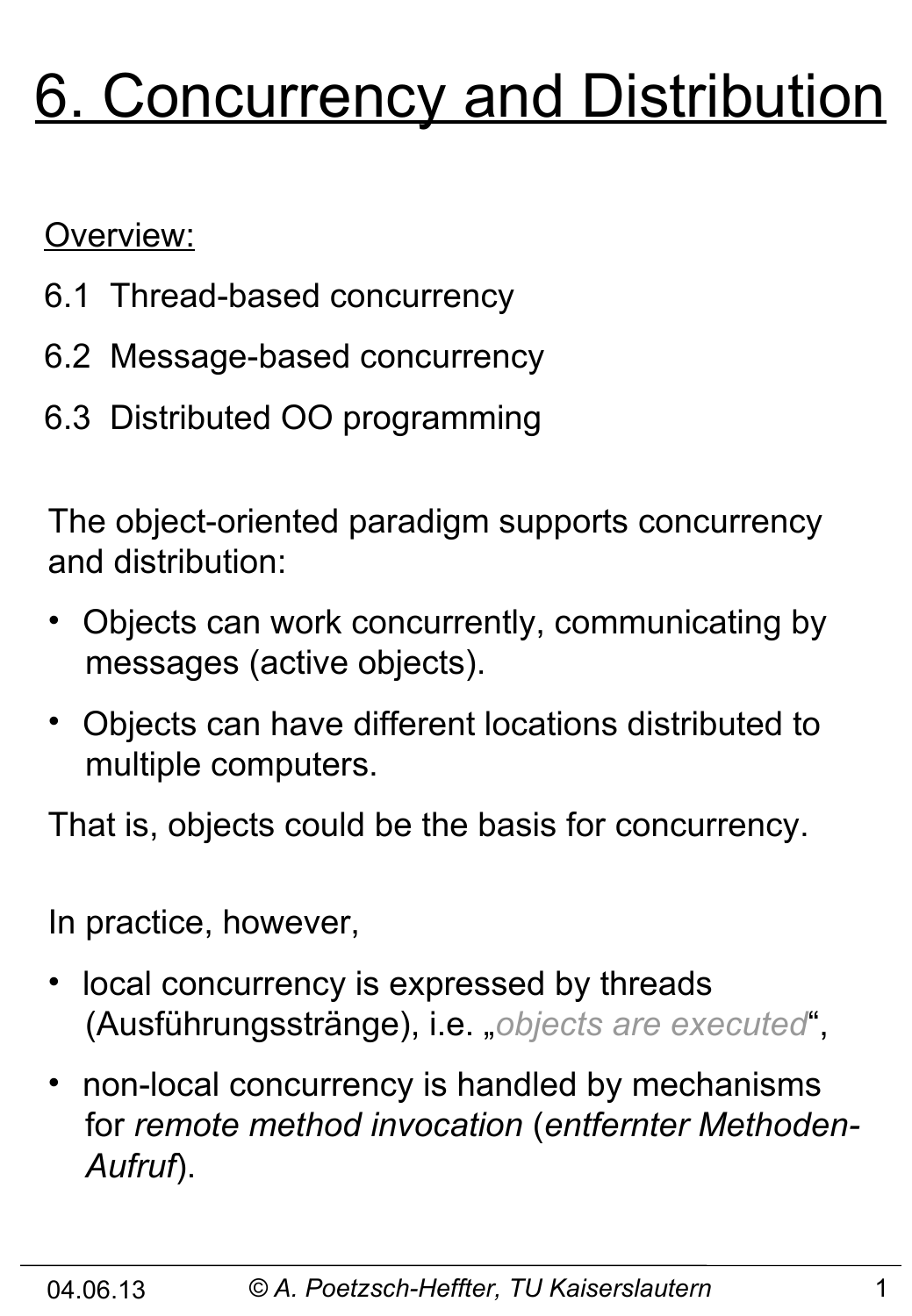# **6.1 Thread-based Concurrency**

Most modern OO languages use threads to express concurrent behavior. We discuss here the threadmodel of Java.

#### Explanation: (Thread)

A *thread* is an abstract entity that

- is created at program start or by special statements,
- can terminate, wait, block, ...
- executes statements of a program ( $\rightarrow$  *action*),
- leads to a sequence of actions modifying *the* state,
- can communicate with other threads
- have a local state and can access global state,
- can run interleaved or in parallel with other threads.

#### Remark:

Thread-models essentially differ in how they realize the above six aspects in the programming language and its implementation model.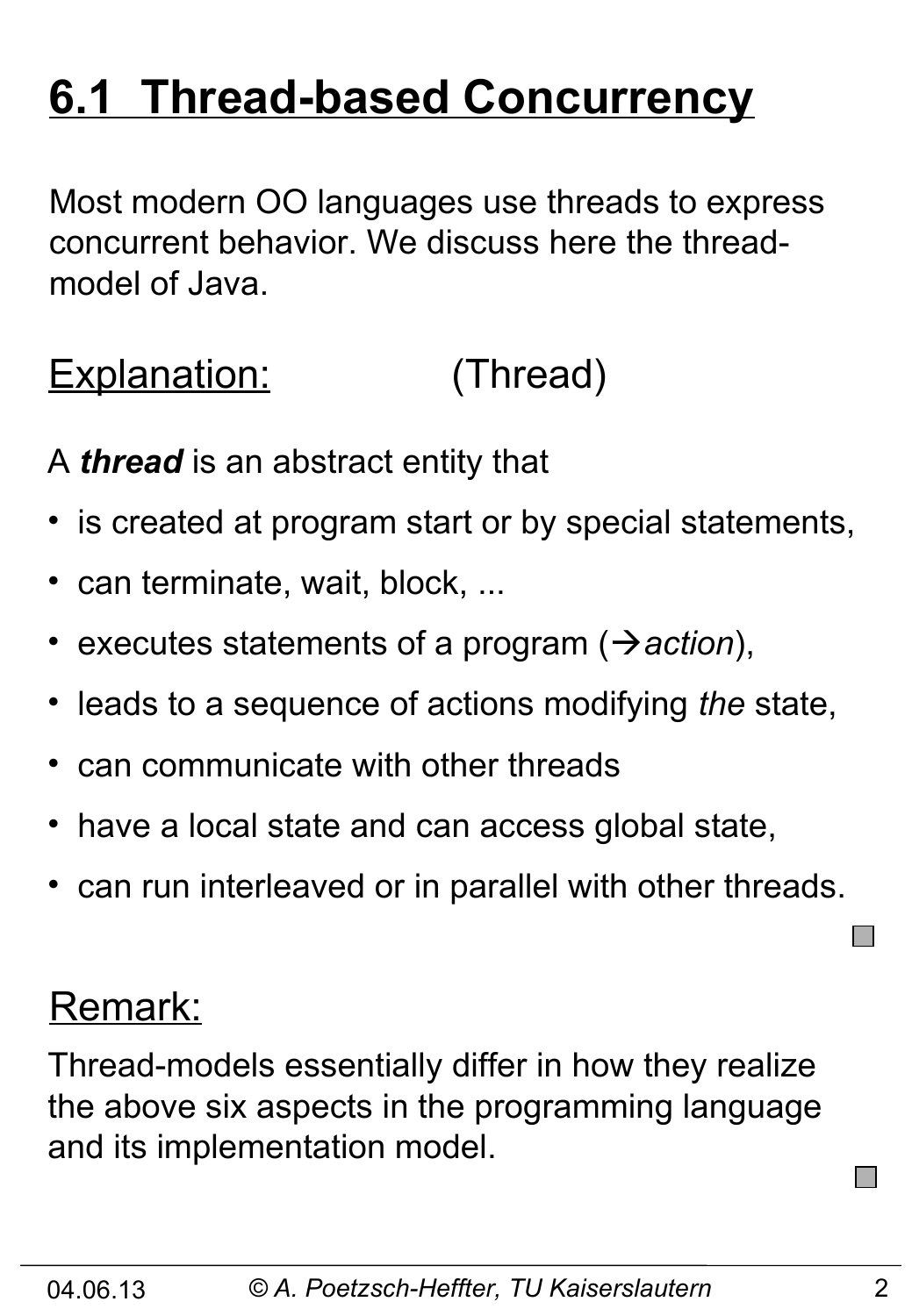#### Java-Threads:

- Threads are represented by objects of class Thread. This allows to create and control them like any other object.
- The special method "start" starts new threads and returns immediately.

```
interface Runnable {
   void run( );
}
```

```
class Thread implements Runnable
{
   Thread( Runnable target ){ … }
 ...
   void run( ){ … }
   native void start( );
   void interrupt( ){ … }
 ...
}
```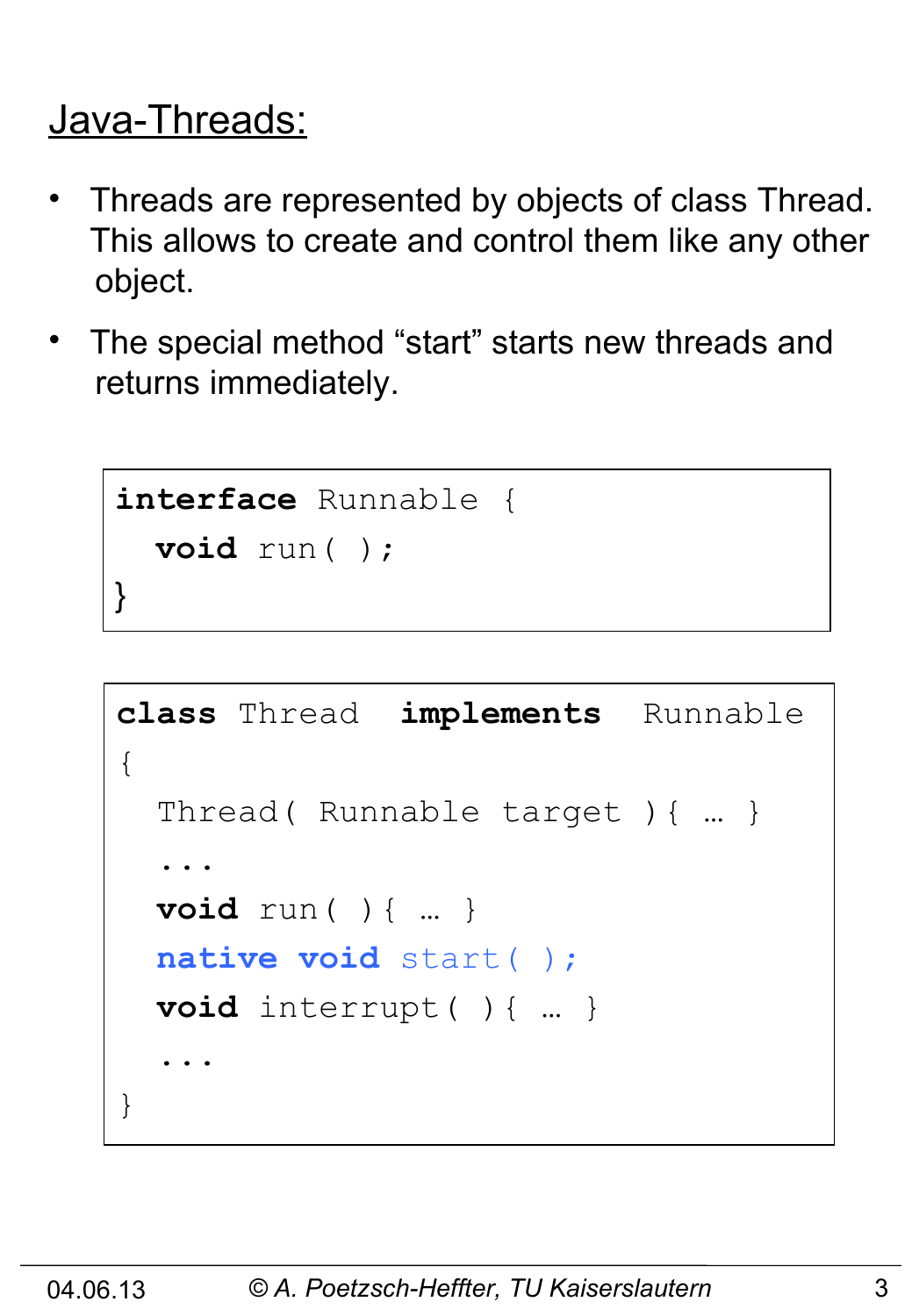

|  | <b>new</b> Thread( $new$ Printer("One") ).start(); |
|--|----------------------------------------------------|
|  | <b>new</b> Thread( $new$ Printer("Two") ).start(); |
|  | new Thread( new Printer("Three")).start();         |



04.06.13 *© A. Poetzsch-Heffter, TU Kaiserslautern* 4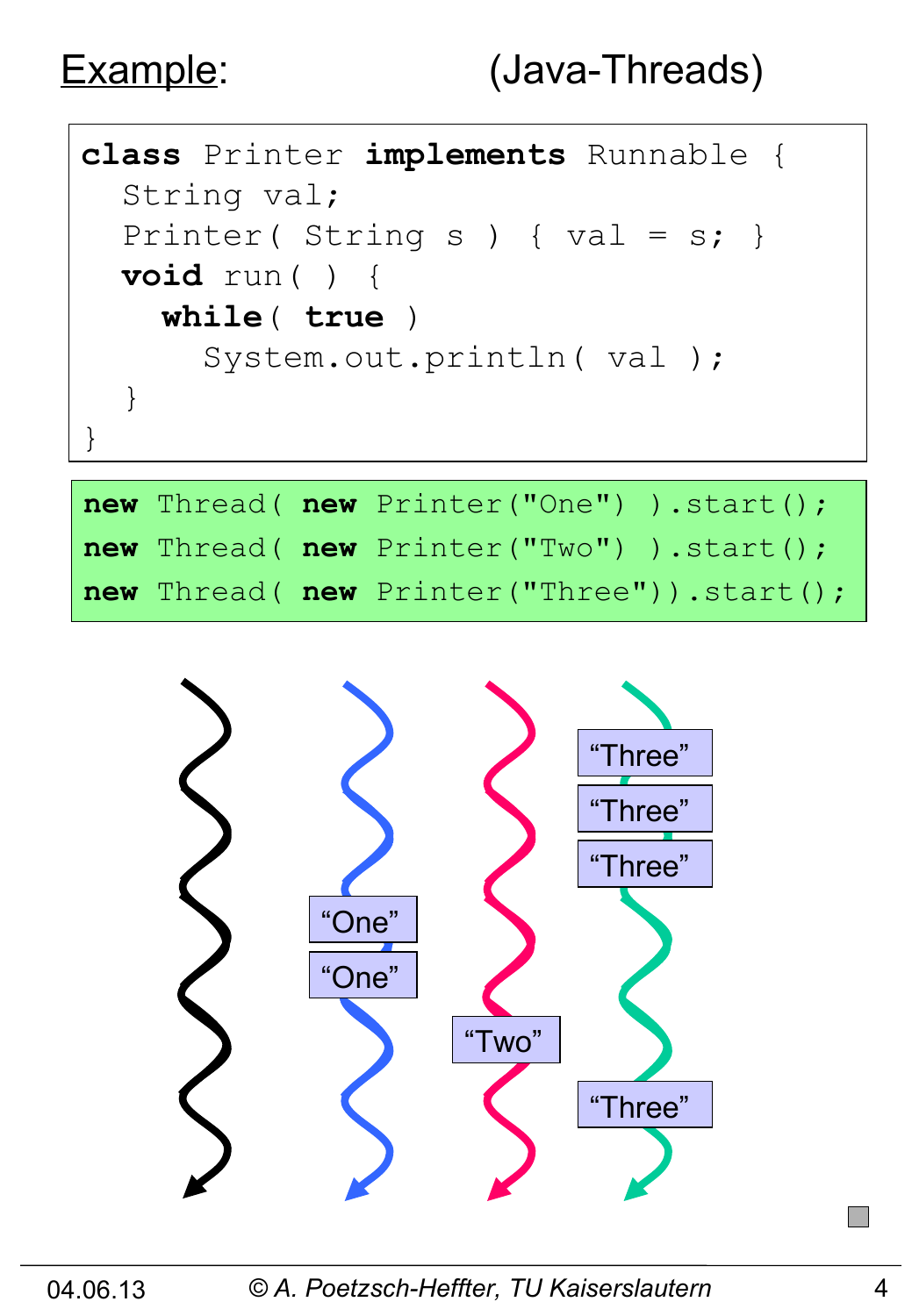## **Semantical Aspects of Threads**

The language semantics should describe the allowed behaviors of a multi-threaded program. Two aspects:

- *weak semantics*
	- to enable optimization
	- to support modern computer architecture
- *insufficient* synchronization by the user

Access to **common resources,** such as variables, can lead to unwanted behavior.

#### Example:

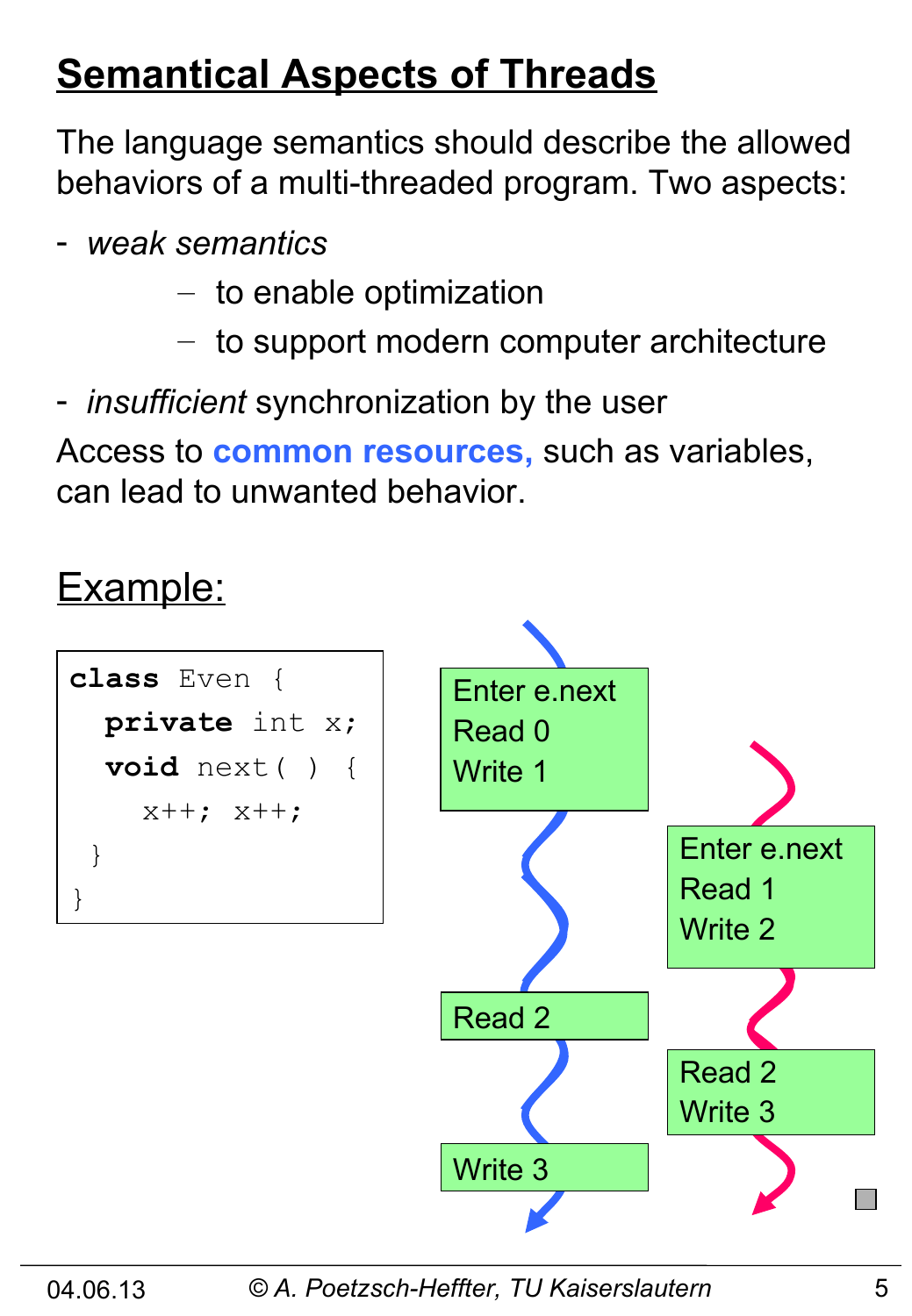### **Explanation: (Shared variables)**

Variables that can be accessed from different threads are called *shared* (heap memory/variables). They are denoted by x, y... in the following. Shared are in Java:

- instance variables
- static variables
- array elements

Local variables and parameters are not shared. They are denoted by r1, r2, ... in the following.

Two accesses to the same variable are said to be *conflicting* if at least one is a write.

#### Examples: (*Incorrectly s*ynchronized programs)

A. Original code:

| Thread 1 executes: | Thread 2 executes: |
|--------------------|--------------------|
| 1. $r2 = x$ ;      | 1. $r1 = y$ ;      |
| 2. $y = 1$ ;       | 2. $x = 2$ :       |

Initially:  $x == y == 0$ .

Can this result in r2==2 and r1==1 on termination?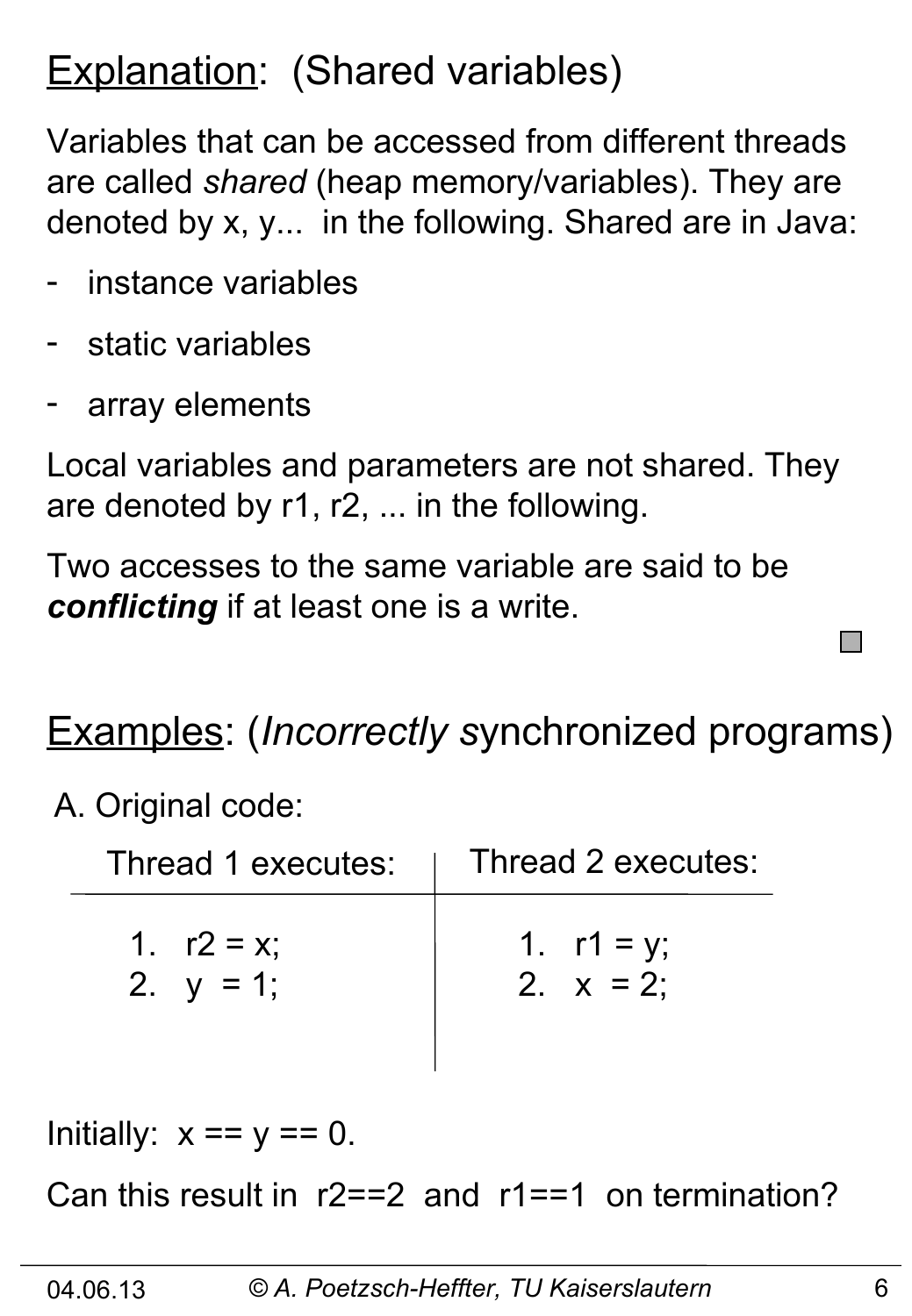**It can!** *Compiler/machine* may transform/execute the statements as follows:

| Thread 1 executes: | Thread 2 executes: |
|--------------------|--------------------|
| 1. $y = 1$ ;       | 1. $r1 = y$ ;      |
| 2. $r2 = x$        | 2. $x = 2$ :       |

Initially:  $x == y == 0$ .

Can result in  $r2 == 2$  and  $r1 == 1$ .

#### B. Original code:

| Thread 1 executes:                                                                      | Thread 2 executes:               |
|-----------------------------------------------------------------------------------------|----------------------------------|
| 1. $r1 = x$ ;<br>2. $r2 = r1.a;$<br>3. $r3 = y$ ;<br>4. $r4 = r3.a;$<br>5. $r5 = r1.a;$ | 1. $r6 = x$ ;<br>2. $r6.a = 3$ ; |

Initially:  $x == y$ ,  $x.a == 0$ .

Can this result in  $r2 = r5 == 0$  and  $r4 == 3$  on termination?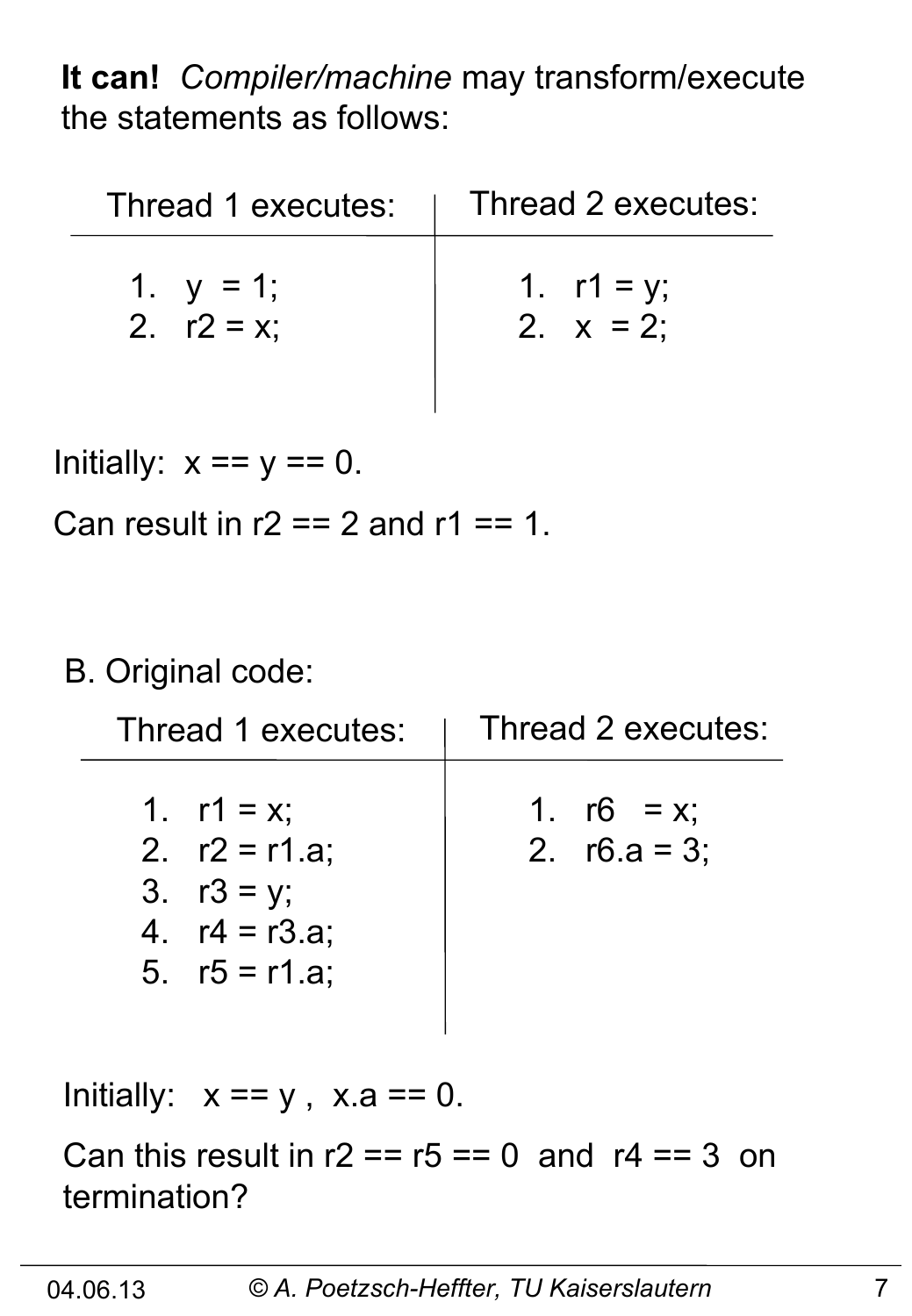**It can!** *Compiler* may transform the statements to:

| Thread 1 executes:                                                                     | Thread 2 executes:               |
|----------------------------------------------------------------------------------------|----------------------------------|
| 1. $r1 = x$ ;<br>2. $r2 = r1.a;$<br>3. $r3 = y$ ;<br>4. $r4 = r3.a;$<br>5. $r5 = r2$ ; | 1. $r6 = x$ ;<br>2. $r6.a = 3$ ; |

Initially:  $x == y$ ,  $x.a == 0$ .

Can result in  $r2 = r5 == 0$  and  $r4 == 3$  on termination.

#### **Synchronization in Java**

**Synchronization** 

- restricts the freedom of the compiler/runtime system
- guards access to statements

Java supports two synchronization mechanisms:

- locks on objects: Every object has a lock. Every lock or unlock action of a thread T is a *synchronization action* of T.
- volatile instance variables: Every read and write of a volatile variable is a *synchronization action*.

(Further *synchronization actions* are related to the start and the termination of a thread.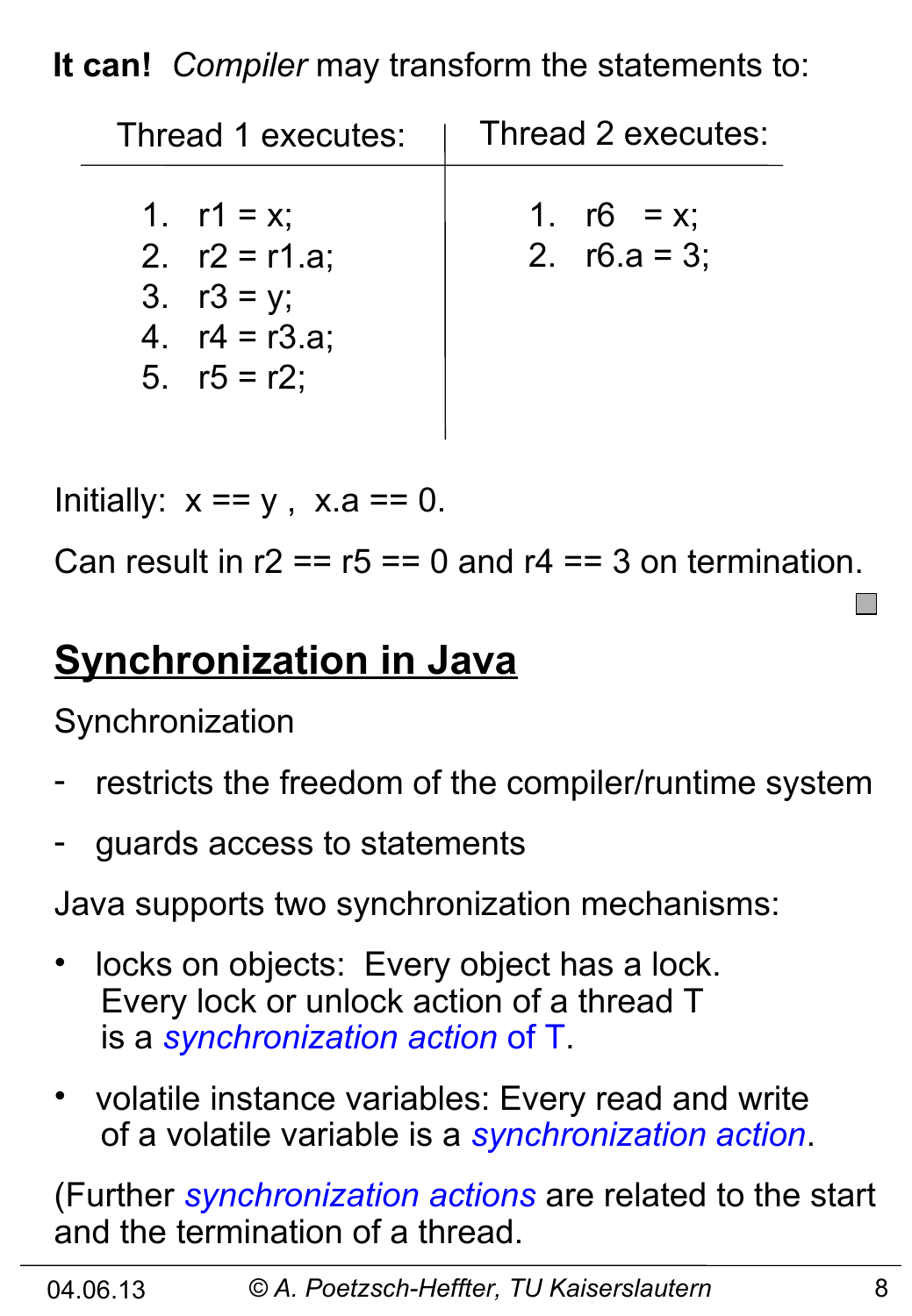### Conceptual Memory Model for Java:

The precise thread semantics of Java is very complex. We consider a *simplified* explanation. (cf. old memory model of Java Lang. Spec., Sect. 17)

There is a *main memory* that is shared by all threads. It contains the master copy of every shared variable.

Every thread has a *working memory* in which it keeps its own working copy of variables that it must use or assign. As the thread executes a program, it operates on these working copies.

There are rules about when a thread is permitted or required to transfer the contents of its working copy of a variable into the master copy or vice versa. E.g.:

- Lock/unlock actions by T cause synchronization of working memory of T with main memory.
- Access to a volatile variable causes synchronization with main memory.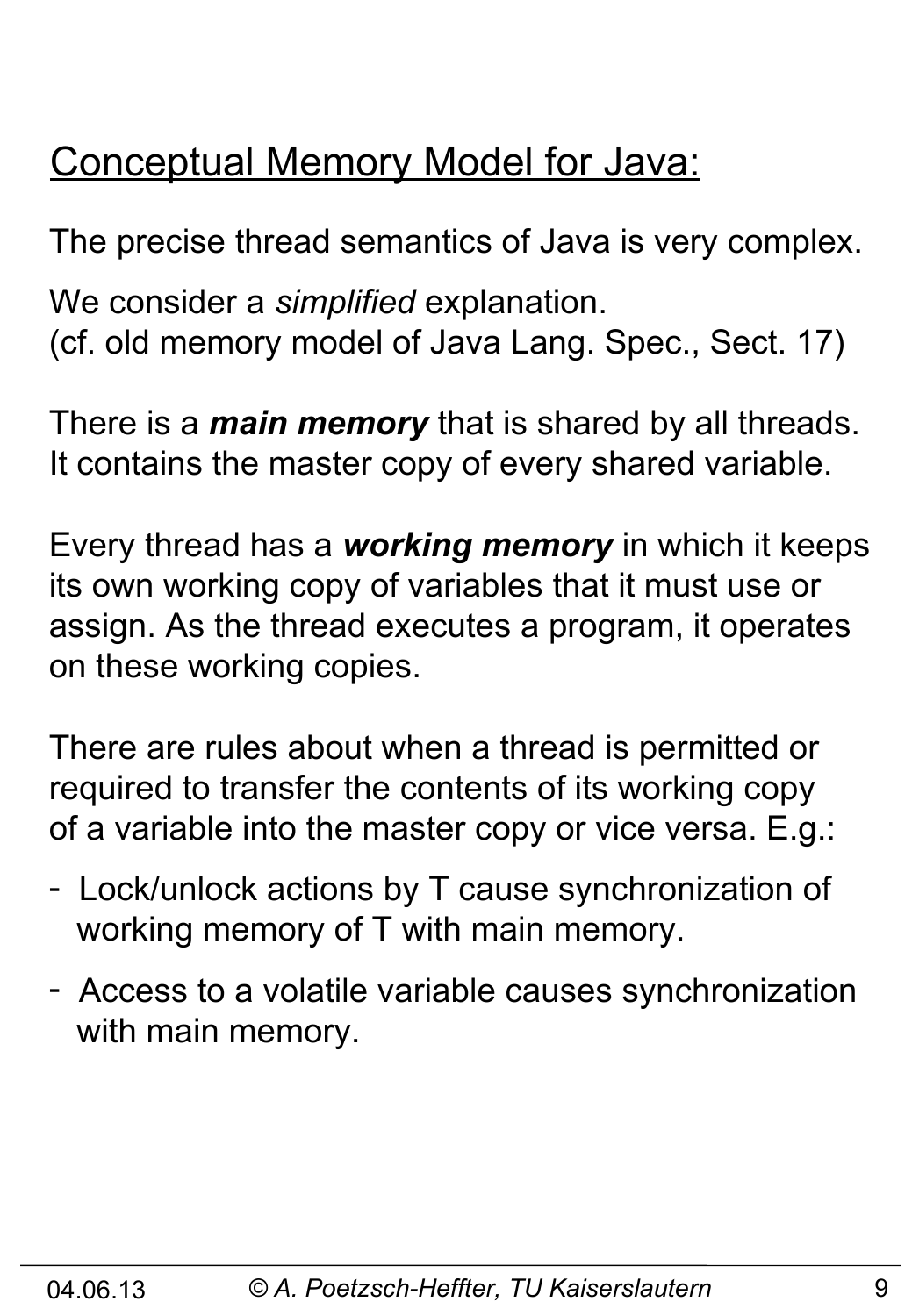The actions are atomic (indivisible) and have the following meaning:

Thread actions:

- use(*a*): vm-instruction gets value of variable *a* from working memory.
- assign(*a*): vm-instruction sets variable *a* in working memory.
- load(*a*): sets variable *a* in working memory after a read(a) by the main memory.
- store(*a*): provides value of variable *a* from working memory for a write into main memory.

Actions of main memory:

- read(*a*): provides the value of variable *a* from main memory for a paired load action of a thread .
- write(*a*): puts the given value v into main memory variable *a* (paired with a store(*a*)).

Joint actions:

- $lock(X)$ : causes a thread to lay one claim on the lock for X.
- unlock(X): causes a thread to release one claim on the lock for X.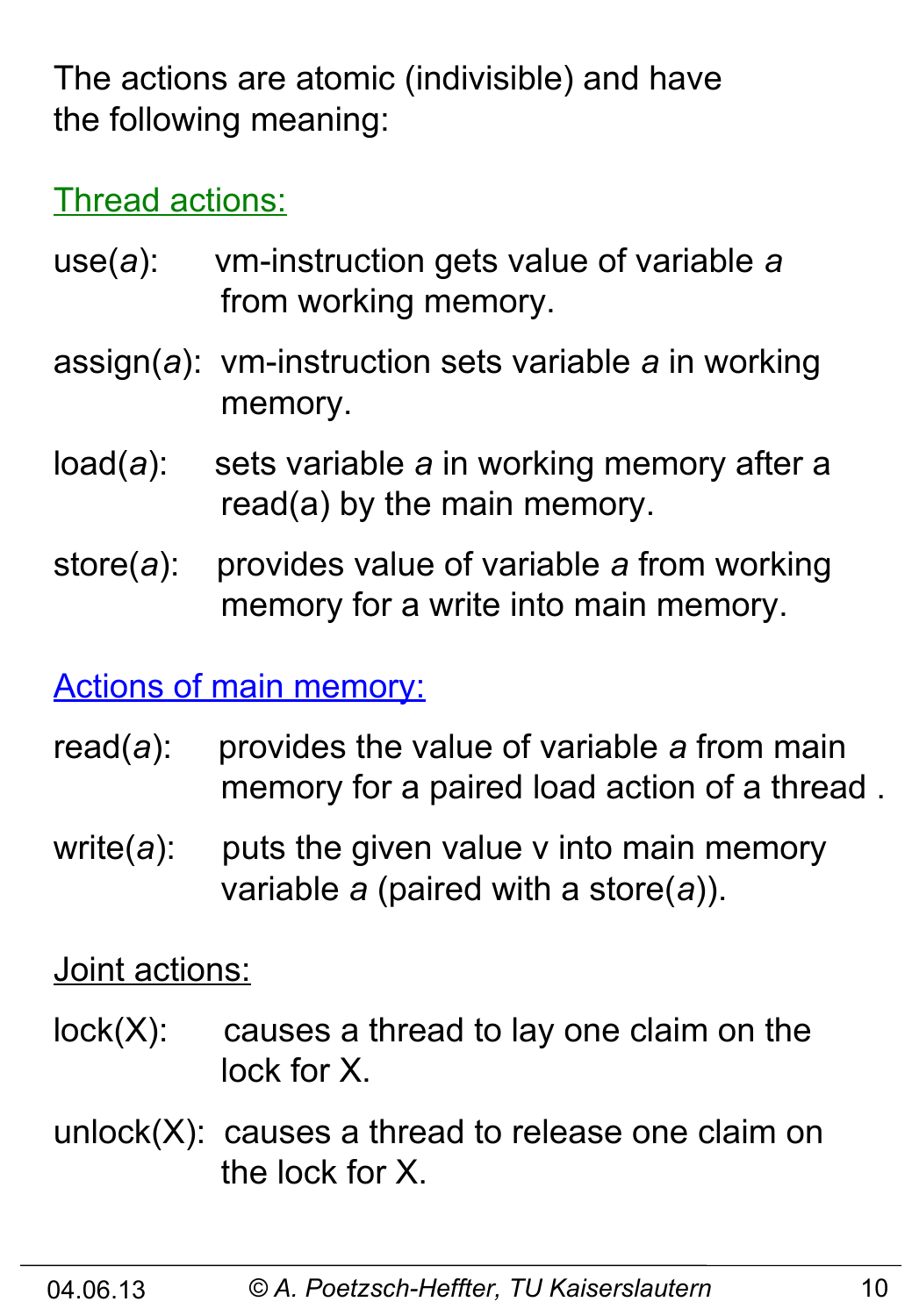There are a number of rules that restrict possible concurrent executions of actions, for example:

- all locks and unlocks are performed in some total sequential order
- reads and loads for a variable occur as pairs
- stores and writes for a variable occur as pairs
- new variables are created in main memory, i.e. a thread must perform a load or assign action before using the new variable.

Despite these rules, there is still a lot of freedom for a virtual machine to implement the thread-model.

# Example: (Working memory)

```
class Strange {
   private int v = 1, w = 1;
    void krk() { 
     v = v + 1 ;
     W = V ;
    }
 }
```
Consider two threads having a reference to the same Strange object X with  $X \vee Y = 1$  and  $X \vee Y = 1$ .

What can happen if both threads execute  $k r k$ ?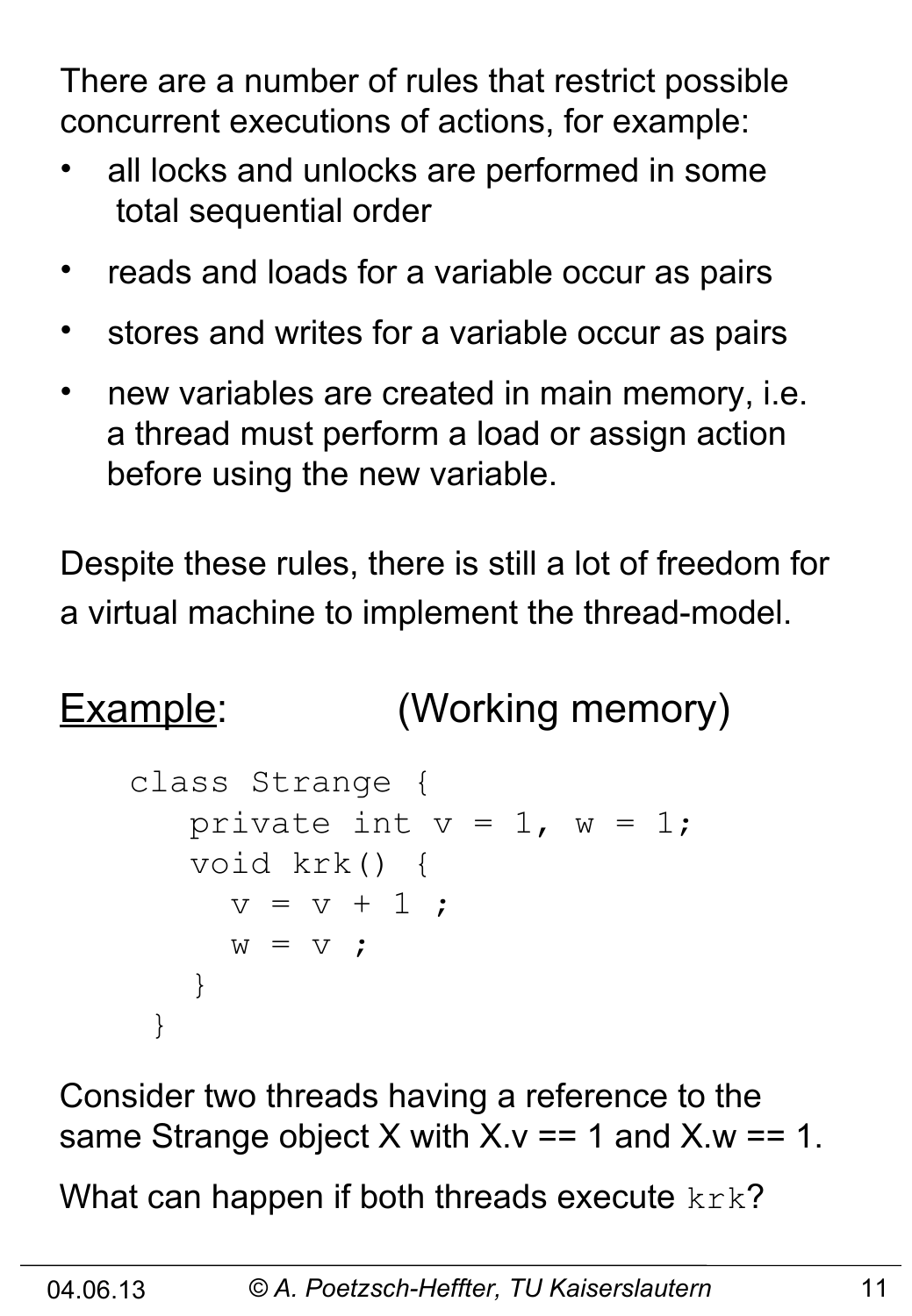

04.06.13 *© A. Poetzsch-Heffter, TU Kaiserslautern* 12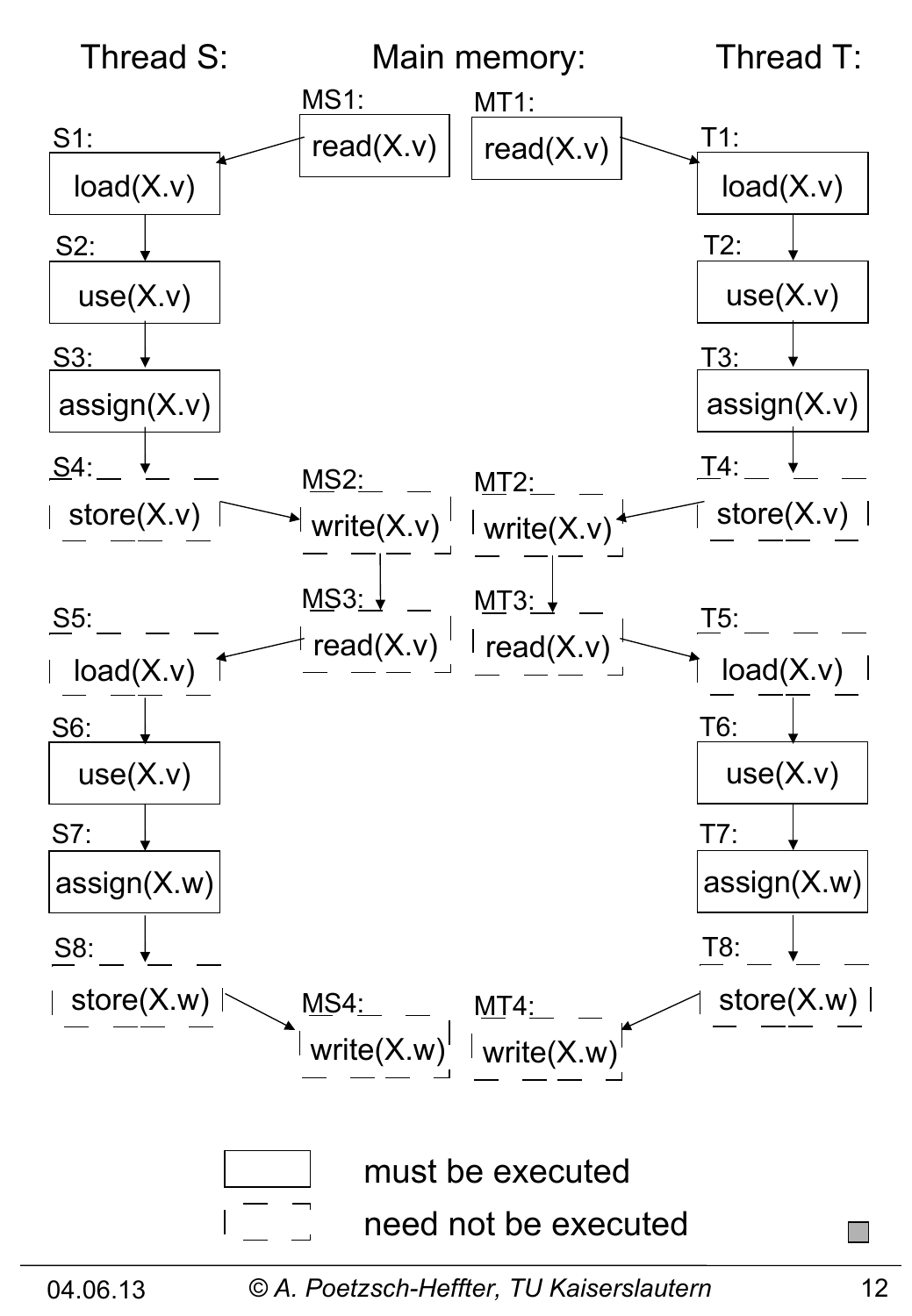#### Locking in Java:

An object X is either unlocked (lock count 0) or locked by one thread T a number of times (lock count N). If T has locked X, we say T owns the lock of X.

- If X is not locked and T wants to lock X, X is locked with T as owner of the lock.
- If T owns the lock of X and wants to lock X (again), the lock count of X is incremented by 1.
- If T owns the lock of X and thread  $S$  ( $\neq$ T) wants to lock X, S is blocked until the lock is relinquished by T (i.e. lock count is 0).

Java does not provide explicit lock/unlock operations. Locking is done by the synchronization statement:

```
synchronized ( Expression ) Block
```
The expression has to yield an object X.

The executing thread tries to lock X. At the end of the block an unlock operation is performed on X.

To simplify notation one can write for example:

```
 synchronized void mm() Block
```
instead of

```
 void mm(){ synchronized( this ) Block }
```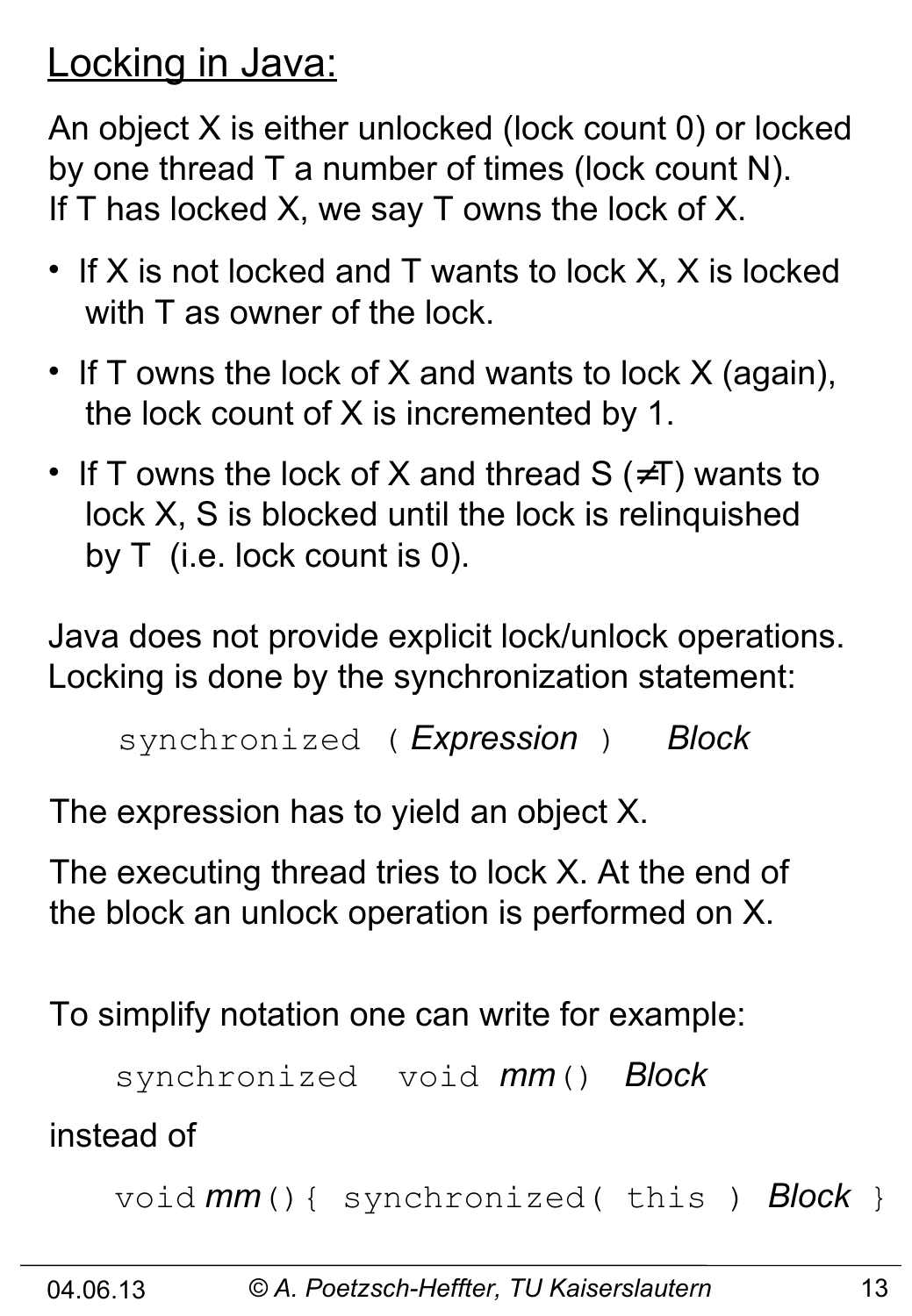## Volatile versus Synchronized Blocks:

```
class Test {
  static int i = 0, j = 0;static void one(){ i++; j++) static void two(){
   System.out.println( i, j);
} }
```
Thread 1 executes method one. Thread 2 executes method  $t_{WQ}$ .

Can  $\vdash$  be greater than  $\bot$  in an output?

```
class Test {
  static int i = 0, j = 0;static synchronized void one(){ i++; j++) static synchronized void two(){
    System.out.println( i, j);
} }
```

```
class Test {
  static volatile int i = 0, j = 0;
 static void one(){ i++; j++) static void two(){
   System.out.println( i, j);
} }
```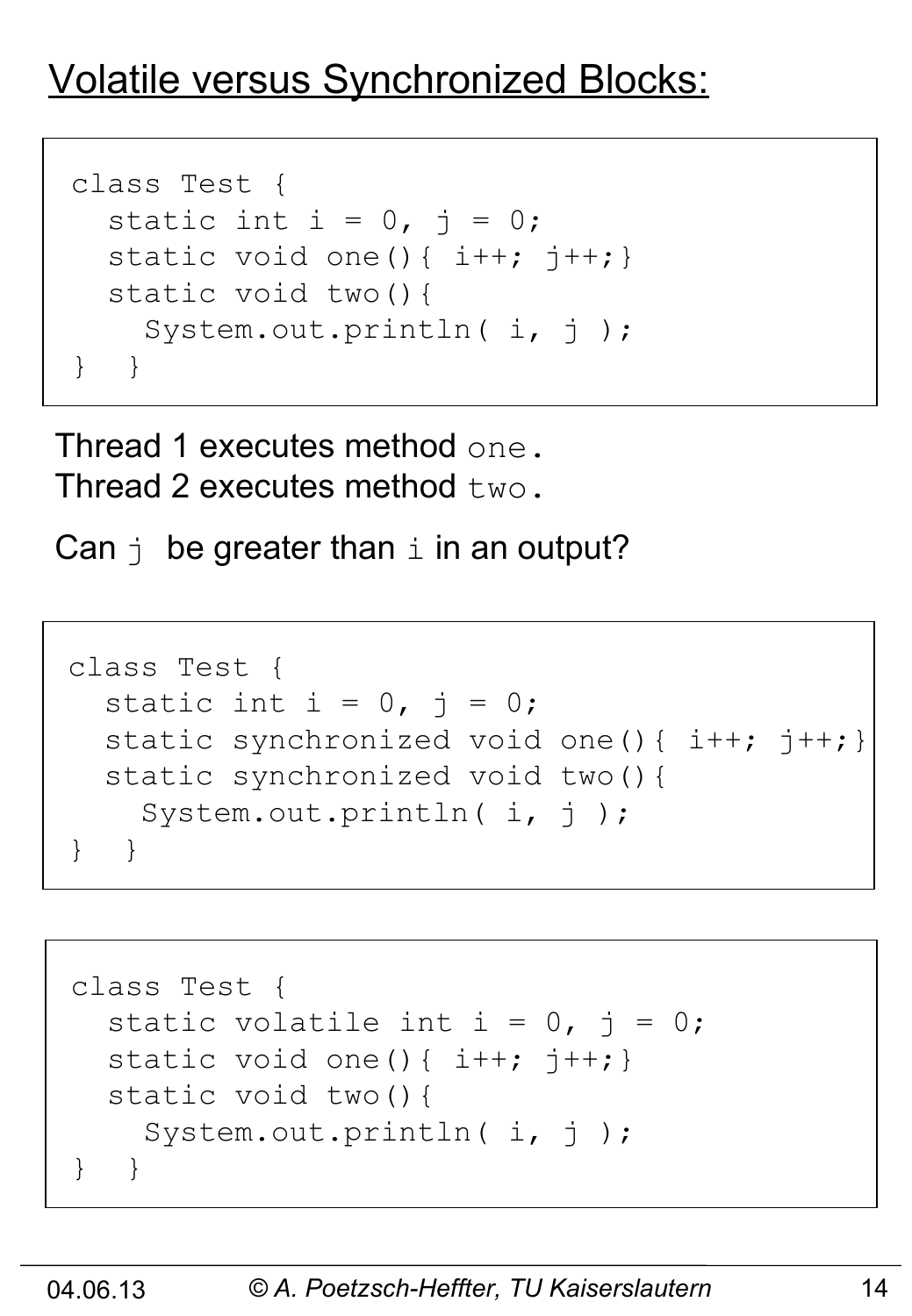# Correct Synchronization:

Let P be a program and  $EX(P)$  an execution of P. The thread semantics defines a happens-before relation on the actions of EX(P). We illustrate that relation by an example.

**Example:** (Happens-before relation)



In this execution, all conflicting accesses to x and y are ordered w.r.t. the happens-before relation.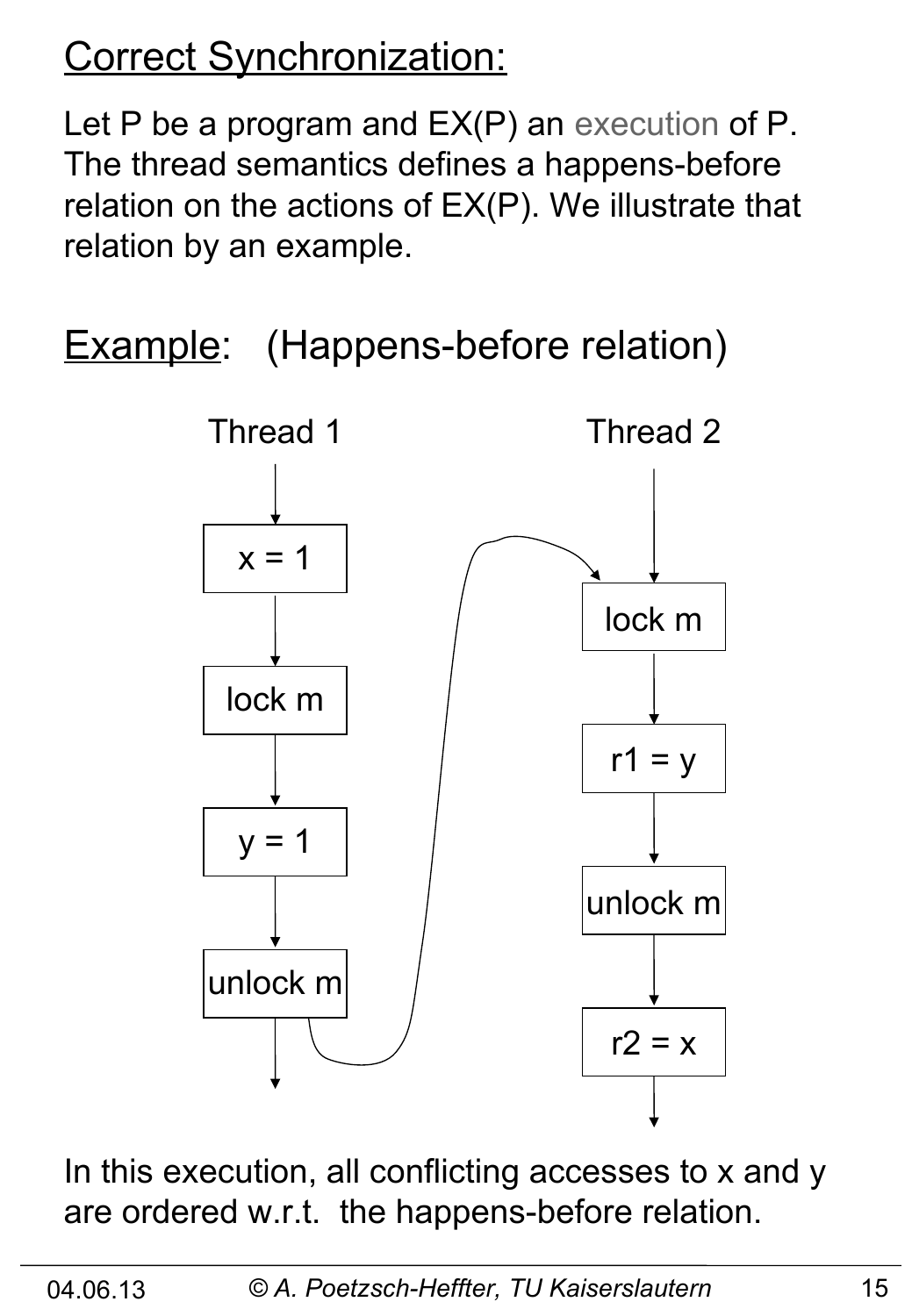

In this exection, the conflicting accesses to x are not ordered w.r.t. the happens-before relation.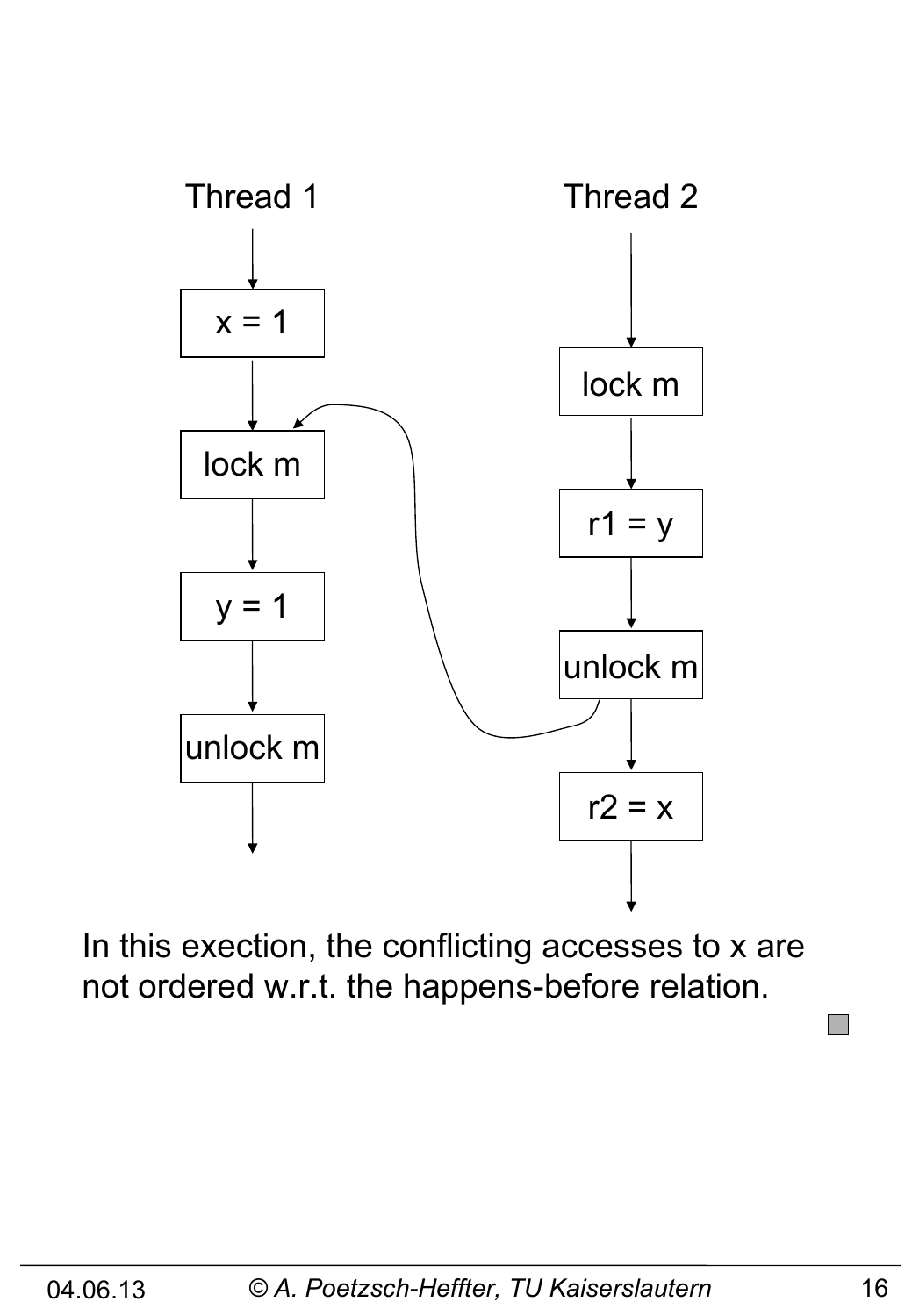# Explanation: (Correctly synchronized)

A program **execution** is *sequentially consistent* iff

- all individual actions are totally ordered,
- the order is consistent with the program order,
- each action is atomic, and
- each action is immediately visible to all threads.

A program execution contains a *data race* iff there are two conflicting accesses that are not ordered by the happens-before relation.

A program is *correctly synchronized* iff all sequentially consistent executions are free of data races.

#### Remark:

- The behavior of incorrectly synchronized programs may be very different from the expectations (see above).
- The programmer is responsible to guarantee that programs are correctly synchronized.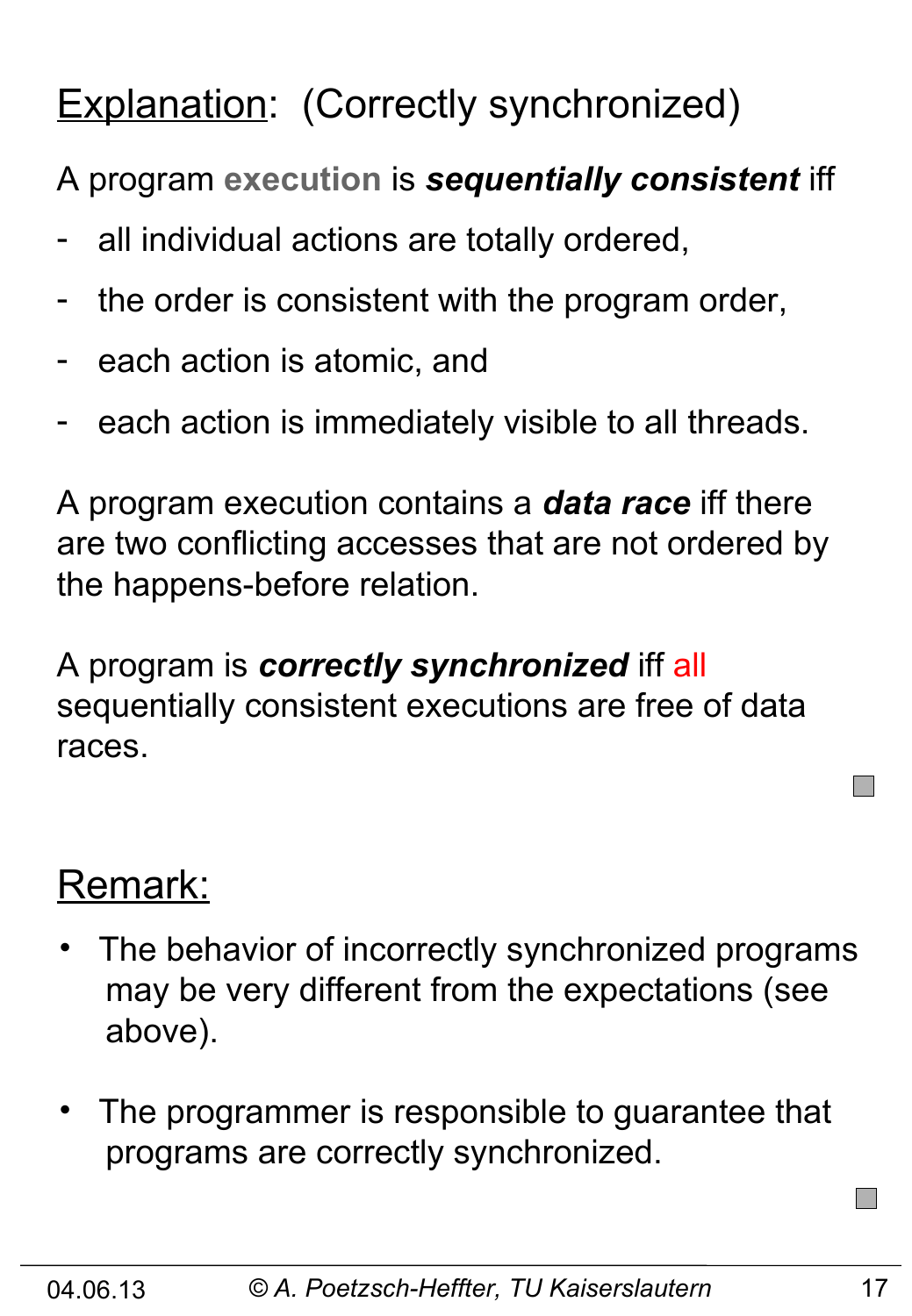# **Critical Sections**

Similar to concurrent procedural programming, data races are avoided by using mutual exclusion on critical sections:

```
class Even {
   private int x;
   synchronized void next( ) { 
    x++; x++; }
}
```
Unlike procedural programming, mutual exclusion is only w.r.t. threads locking the *same object*:

## **Example:** (Object related mutual exclusion)

The following class Even does not guarantee that  $x$  is always even outside  $next$ :

```
class Even {
   private static int x = 0;
   synchronized void next( ) { 
    x = x+1; x++; }
}
```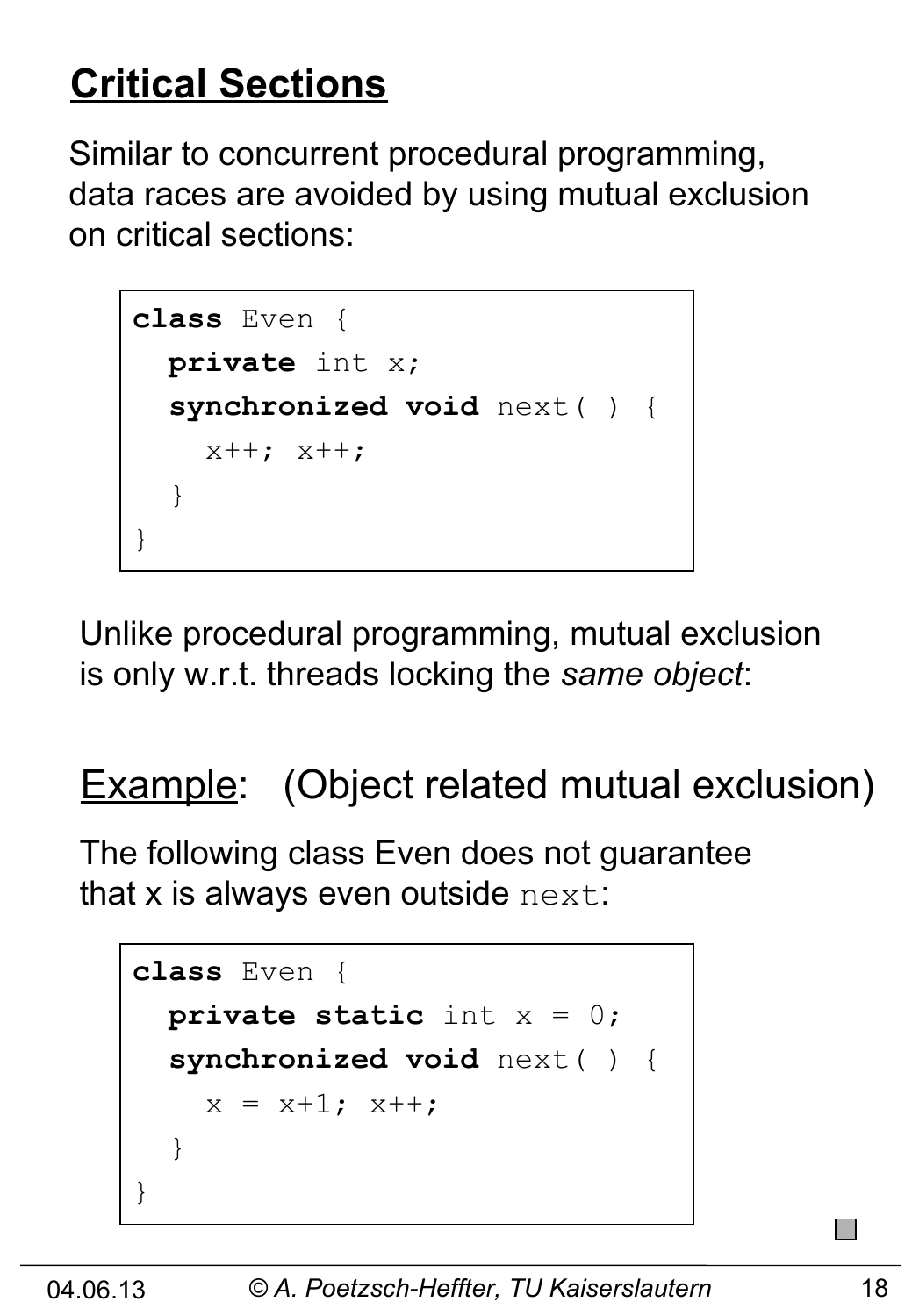# Designing Synchronization:

Declaring methods as synchronized is in general not sufficient to achieve well-behavior of concurrent programs.

#### Problems:

- related variables that are modified by several methods
- cooperation of threads
- fairness/starvation
- deadlock prevention

#### Locking and Encapsulation:

Usually, it does not suffice to lock only one object. Sometimes, a transactional behavior is needed.

#### **Example:** (Insufficient synchronization)

Consider a bank with offices sharing the accounts:

```
class Bank {
    protected Account[] accounts; 
   class Account { int bal = 0; }
   Bank() { accounts = new Account[3];
     acccounts[1] = new Account();
     acccounts[2] = new Account();
} }
```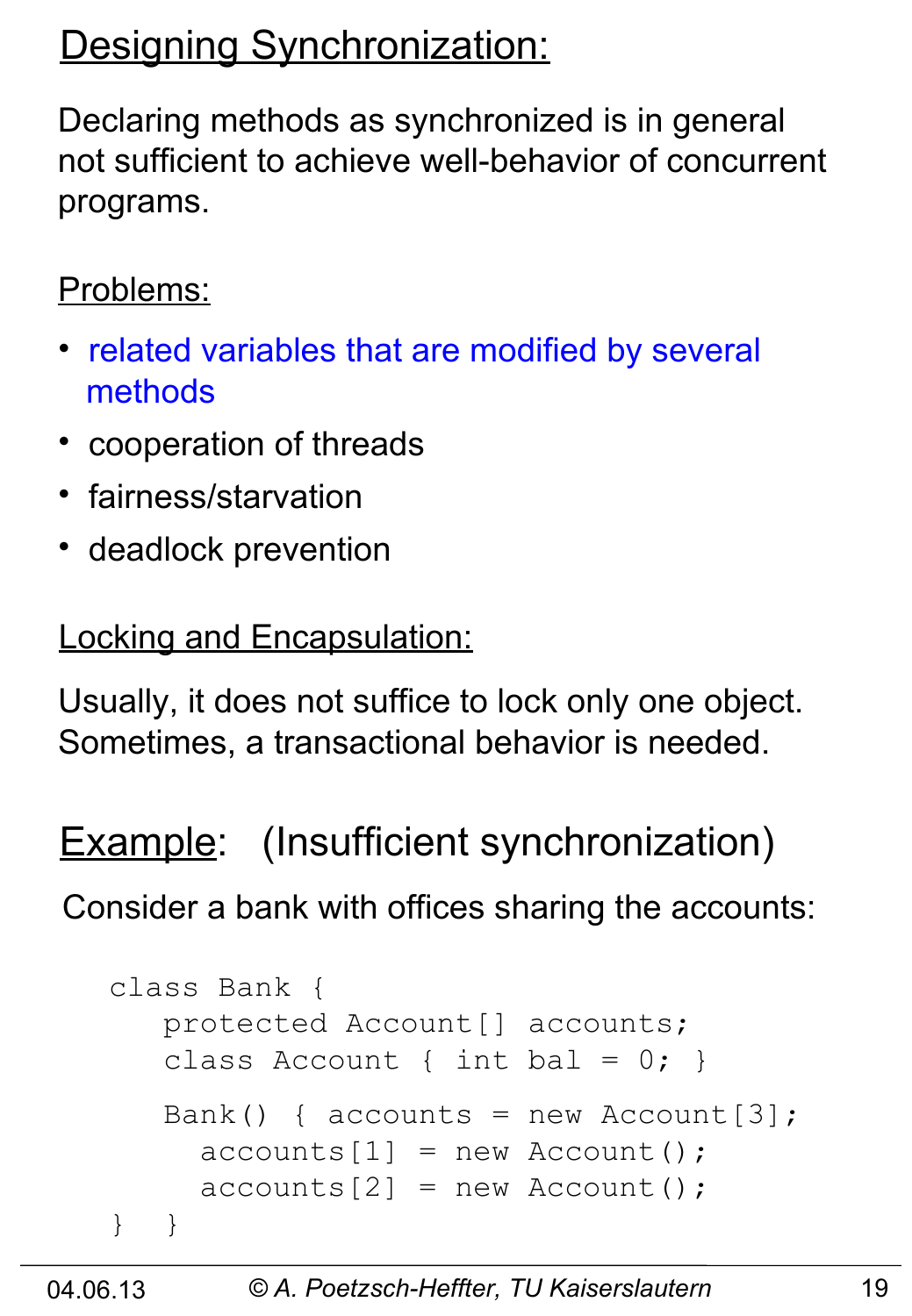```
class BankOffice extends Bank {
 BankOffice( Bank centralOffice ) {
    accounts = centralOffice.accounts;
 }
 synchronized void 
 deposite( int accno, int amount ) {
    accounts[accno].bal += amount ; 
 }
 synchronized boolean
 transfer( int from, int to, int amount ) {
   if( accounts[from].bal >= amount) {
     int newBal = accounds[from] .bal - amount; // possible interrupt: Thread.yield();
     acccounts[from] = newBal;acccounts[to] += amount; return true;
    }
    return false;
 }
 synchronized void printBalance12() {
   System.out.
      println("Account[1]: "+accounts[1].bal+
          "\t Account [2]: "+accounts [2].bal );
   }
}
```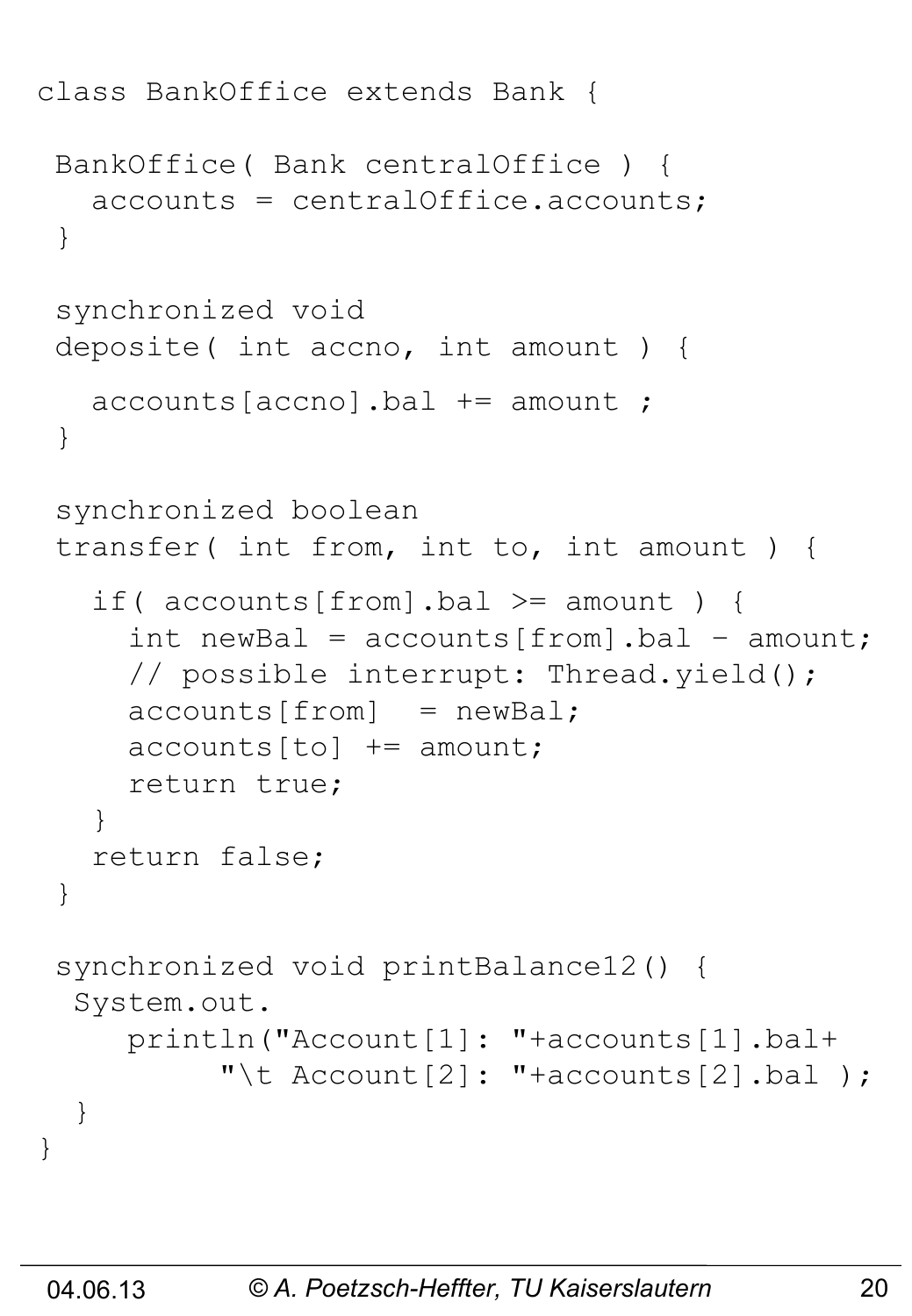```
public class BankTest {
  static Bank b0 = new Bank();
  static BankOffice b1 = new BankOffice( b0 );
  static BankOffice b2 = new BankOffice( b0); public static void main( String[] argv ){ 
     b1.deposite( 1, 100 );
     b1.printBalance12();
     b2.deposite( 2, 100 );
     b2.printBalance12();
    Thread t1 = new Thread() {
       public void run(){
         while( true ) {
           b1.transfer( 1, 2, 20 );
           b1.printBalance12();
       } }
     };
    Thread t2 = new Thread() {
       public void run(){
         while( true ) {
           b2.transfer( 2, 1, 50 );
           b2.printBalance12();
           yield();
           b2.transfer( 1, 2, 30 );
           b2.printBalance12();
       } } 
     };
     t1.start();
     t2.start();
   }
}
```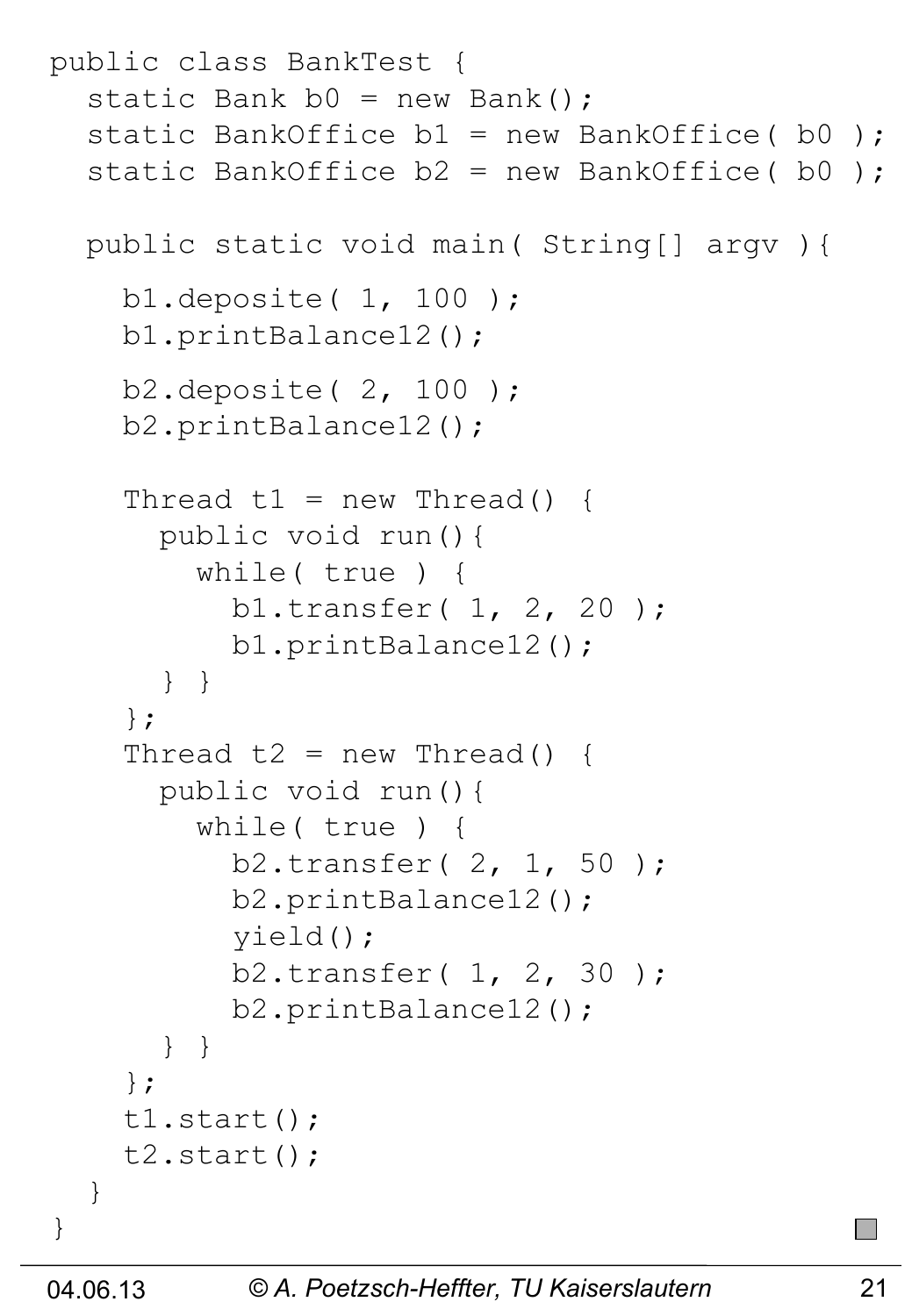The above example shows that synchronizing methods is not sufficient.

 A lock or several locks are needed that protect all needed resources.

# Example: (Multiple locks)

Instead of the solution above one can use a lock for each account:

```
boolean 
transfer( int from, int to, int amount ) {
   synchronized( accounts[from] ) {
     synchronized( accounts[to] ) {
 ...
   } }
}
```
Notice, however, that multiple locks create deadlock problems! For example, the above method transfer easily lead to a deadlock, if transfers from a to b and b to a are interleaved.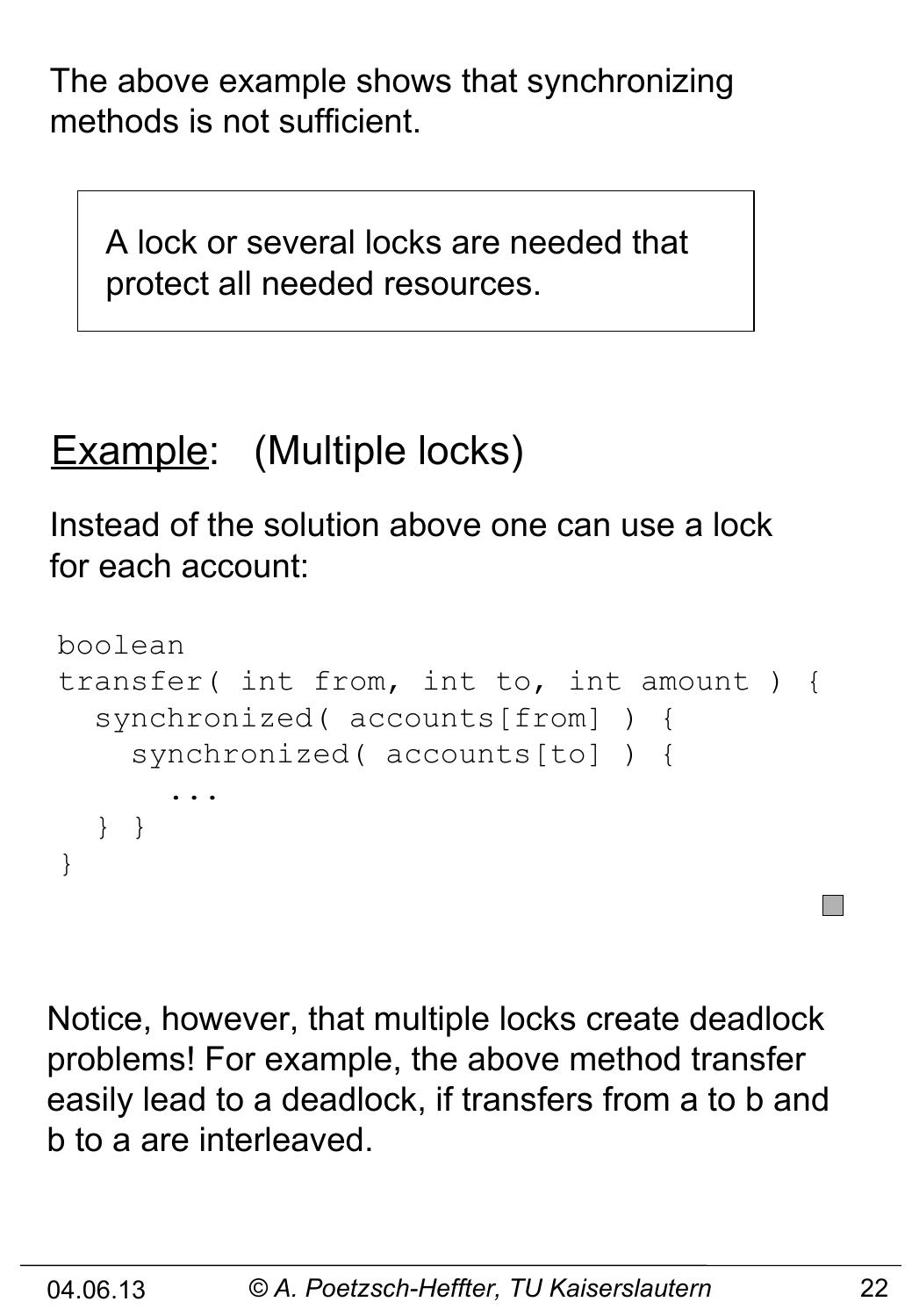Like in conventional concurrent programming locks should be obtained in a well-defined order.

# Example: (Order on Locks)

To avoid the deadlock problem with transfer, we order the locks on accounts according to their account number:

```
boolean 
transfer( int from, int to, int amount ) {
   // requires from != to
   Object one, two;
   if( from < to ) {
    one = accounds[from]; two = accounds[to];
   } else {
    one = accounts[to]; two = accounts[from]; }
   synchronized( one ) {
     synchronized( two ) {
 ...
   } }
}
```
# Remark:

- Fairness is difficult to achieve in languages like Java.
- A special wait/notify-mechanism supports cooperation between objects.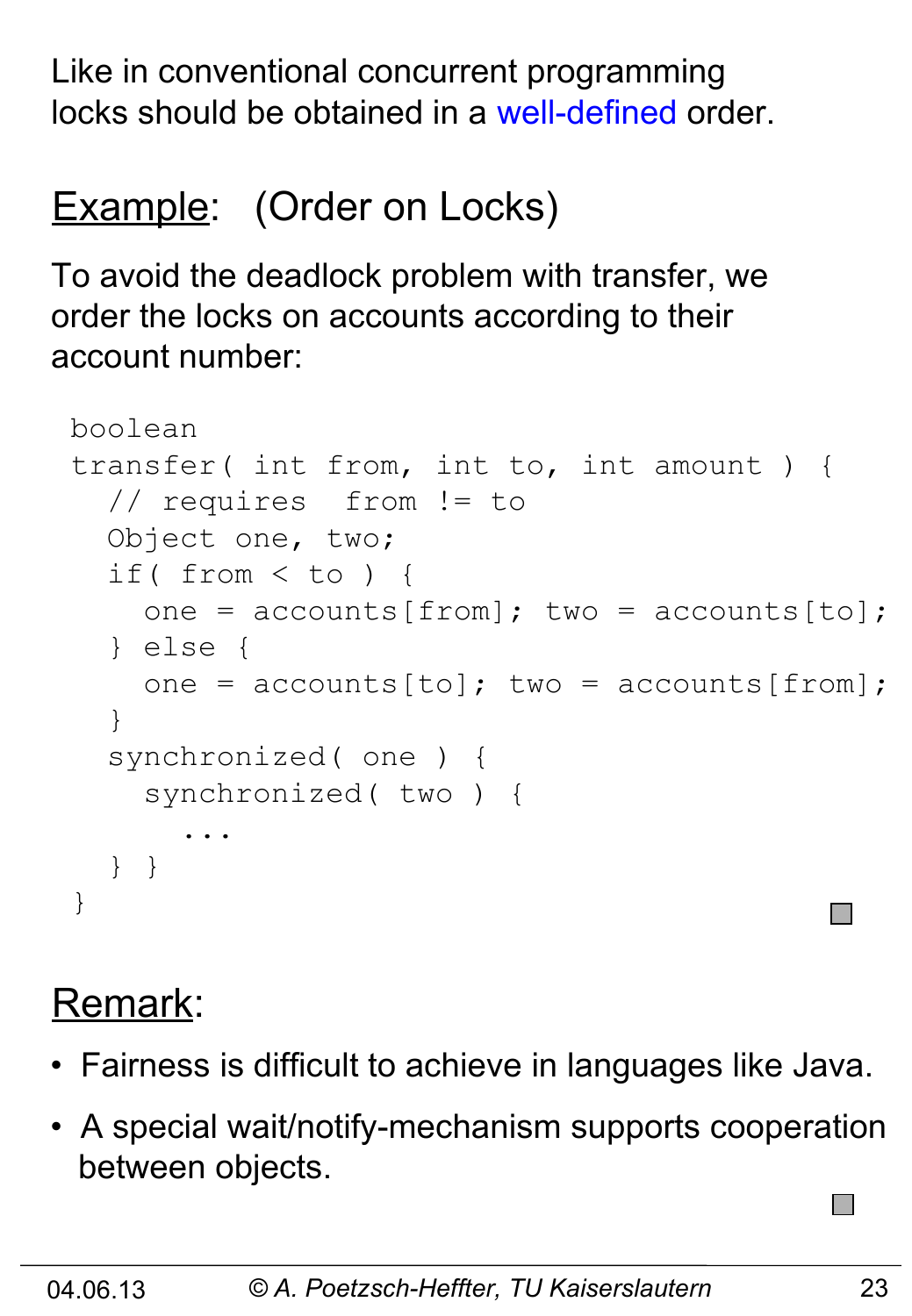# **6.2 Message-based Concurrency**

To avoid the disadvantages of thread-based concurrency, many alternative approaches are investigated in the literature.

# **Explanation: Message-based concurrency)**

We speak of *message-based concurrency* if

- the state space is separated into disjoint components
- the components only communicate via messages
- synchronization is defined in terms of sending and receiving messages.

#### Remark:

Message-based concurrency can be combined with multi-threading.

#### Overview:

We consider:

- asynchronous message passing
- synchronous message passing and discuss implementations in Java.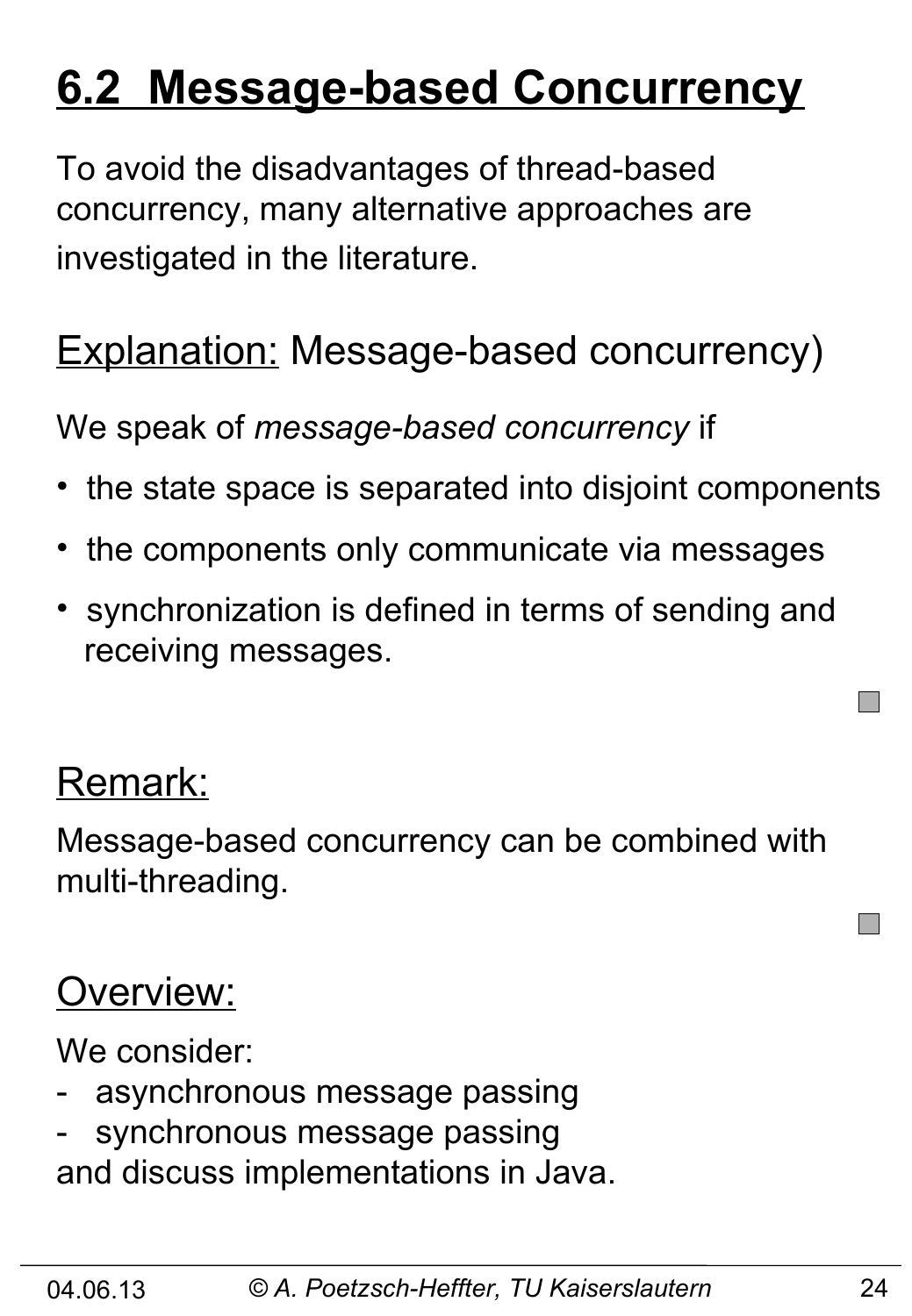# Example: (ThermoControl systems)

Four components:

- AirConditioner: interface to switch its mode of operation (OFF, HEATING, COOLING)
- ThermoSensor: sensor providing current temperature
- Thermostat: active component that
	- reads current temperature
	- compares it to desired temperature
	- switches mode of operation of AirConditioner if necessary
	- notifies ControlPanel if changes have occurred
- ControlPanel (active component): displays current status and allows to in- and decrement desired temp.

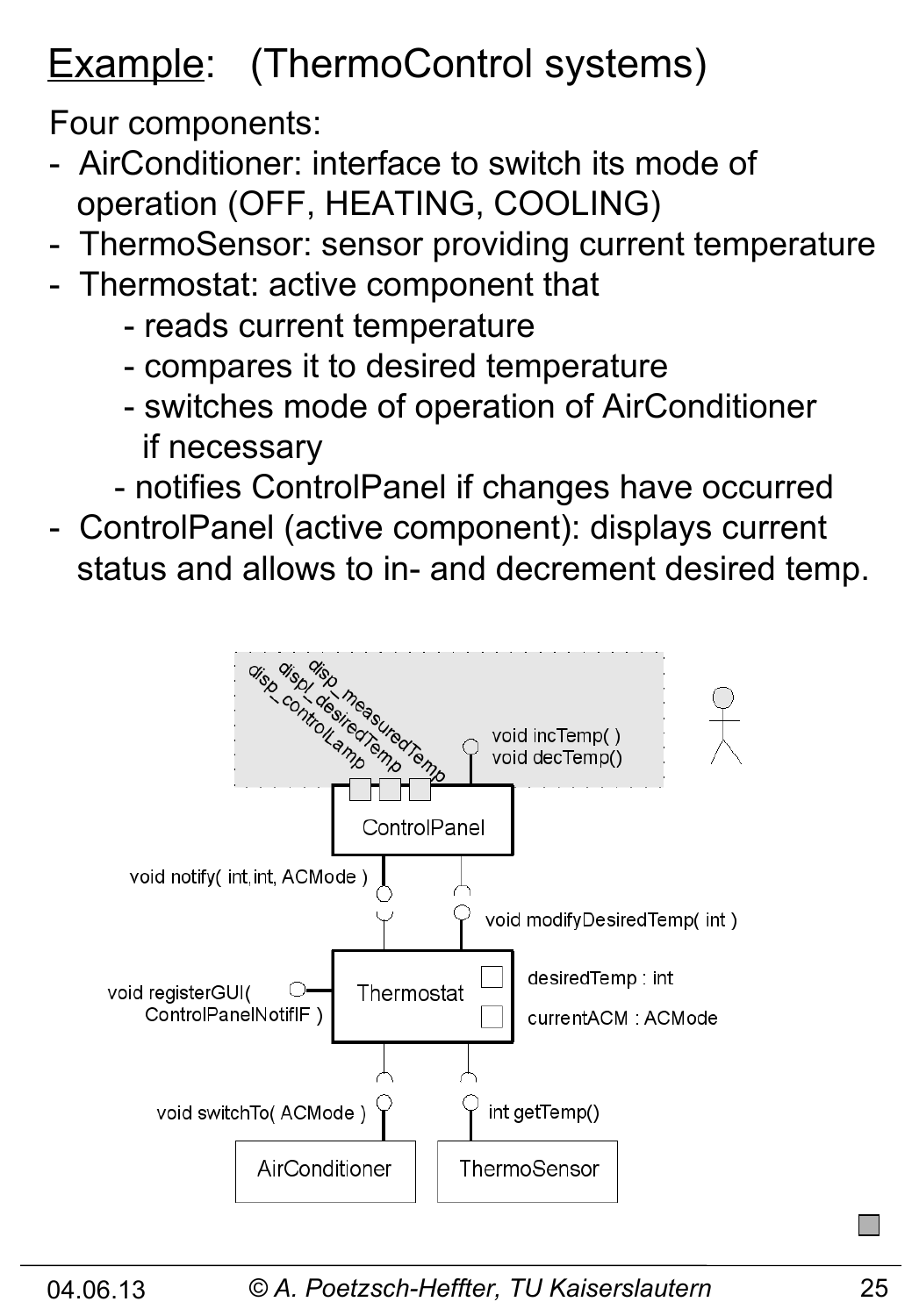# **Asynchronous Messages**

Communication via asynchronous messages is similar to communication by email:

- -- message queues at the receiver site
- -- receiver determines when she reads messages or whether messages are read at all

All communication partners have to be active components.

In the figure, message queues are represented by hatched connectors.

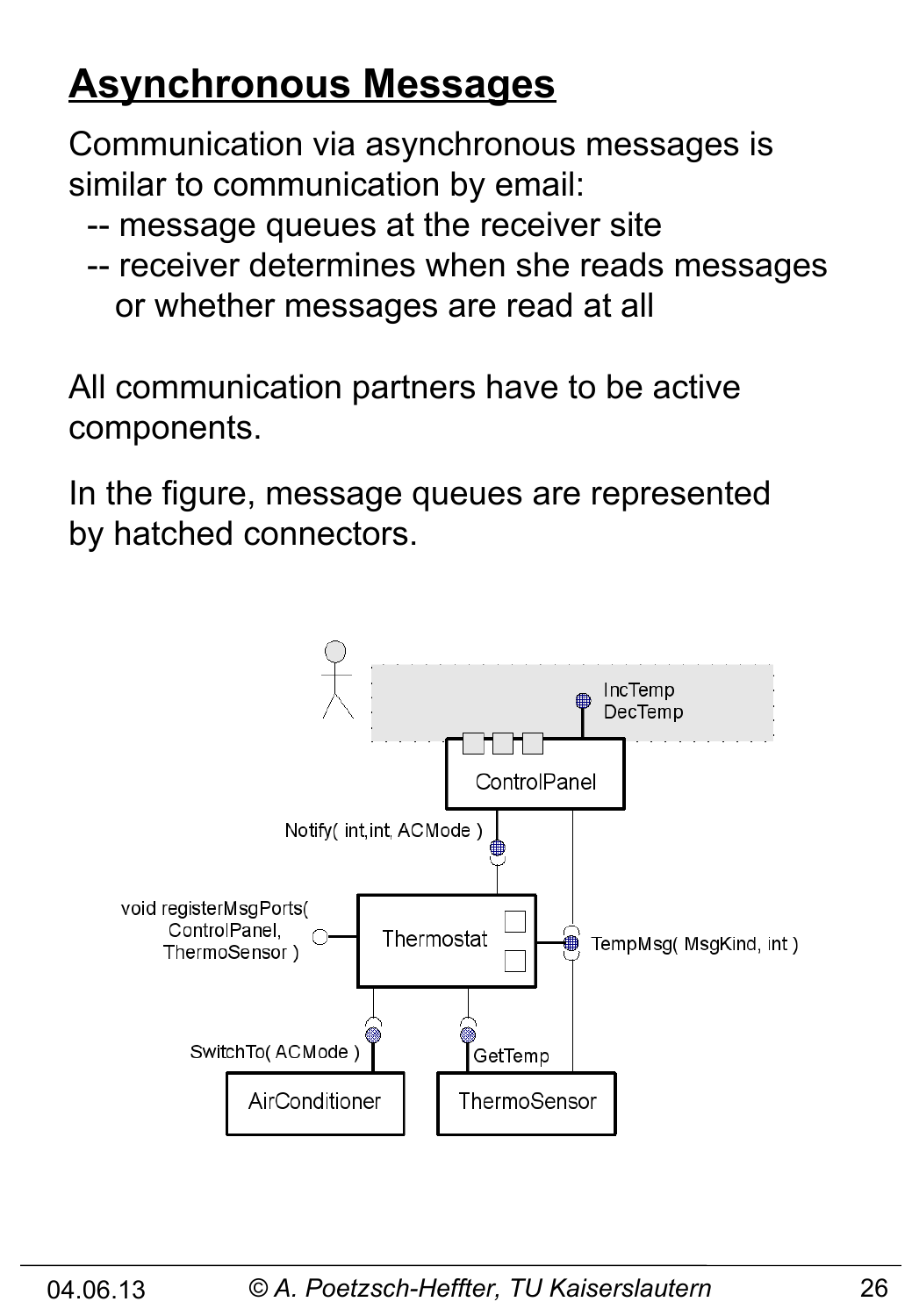All synchronization happens at the message queues. They can be implemented by library classes, i. e. application independent expert code.

#### **Example:** (Use of message queues)

#### Possible implementation of ThermoSensor using

java.util.concurrent.LinkedBlockingQueue:

```
class ThermoSensor 
       extends LinkedBlockingQueue<GetTemp> 
       implements Runnable
{
   BlockingQueue<TempMsg> outmess; 
   double measuredTemperature; // set by environment 
   ThermoSensor(BlockingQueue<TempMsg> outmess){
    super(); this.outmess = outmess;
    new Thread( this ).start();
   }
   public void run() {
     while( true ){
       try {
         take();
         outmess.put( 
           new TempMsg(MsgKind.currentTemp,
                        (int)measuredTemperature));
       } catch( InterruptedException ie ) {}
 }
     }
   }
}
```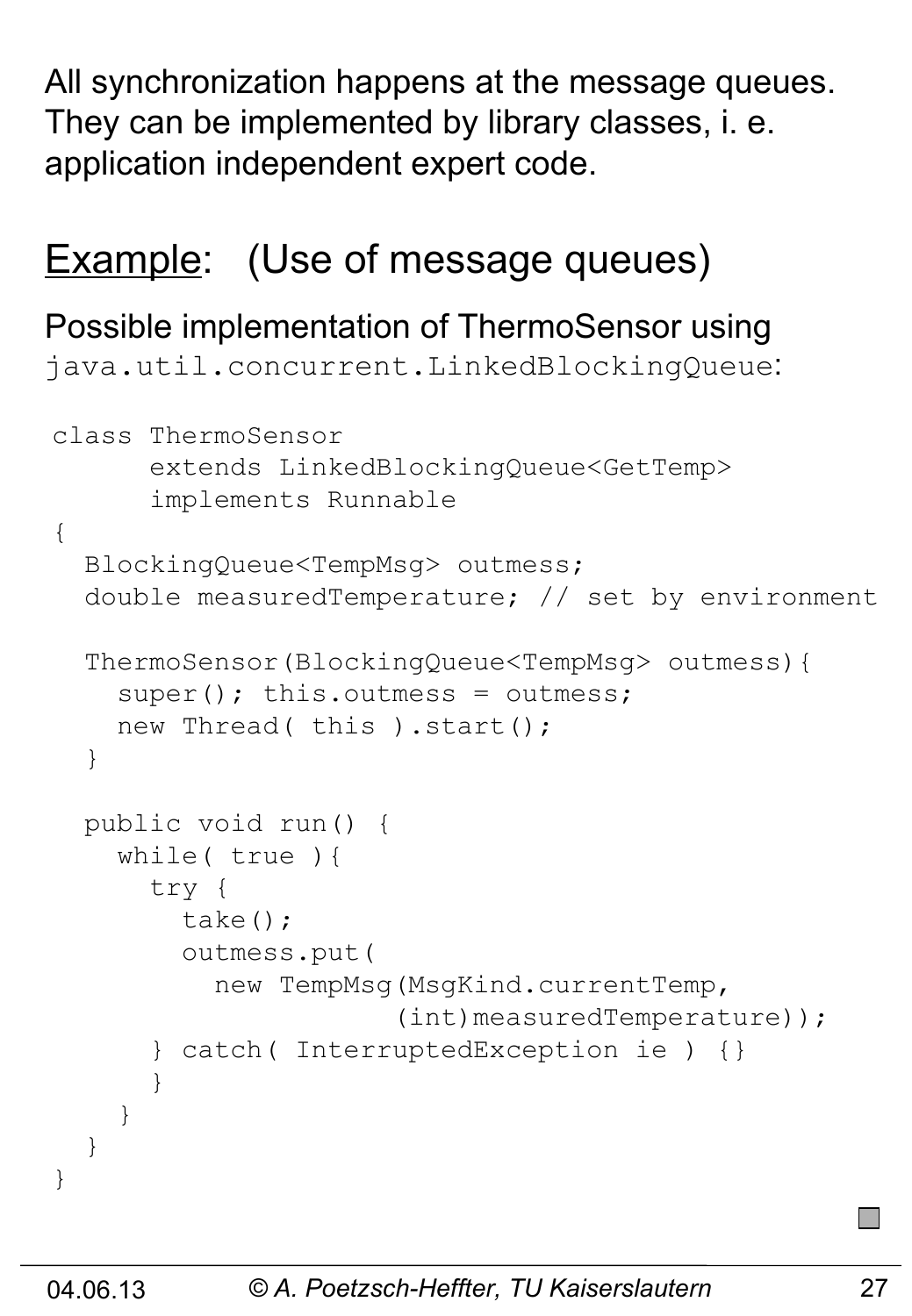#### Discussion:

Message queues play the role of connectors between components.

If threads are only component-local, data races and issues of thread-safety are avoided.

Components have better control over incoming messages/methods.

*Disadvantage*: Indirection caused by messages cause loss of efficiency.

*Disadvantage*: Closer coordination between components is more difficult to achieve.

#### Programming message passing systems:

Support by libraries and frameworks (e.g. Java Message Service JMS)

Language extensions for message support (JCoBox)

As basic mechanism in the language (Erlang)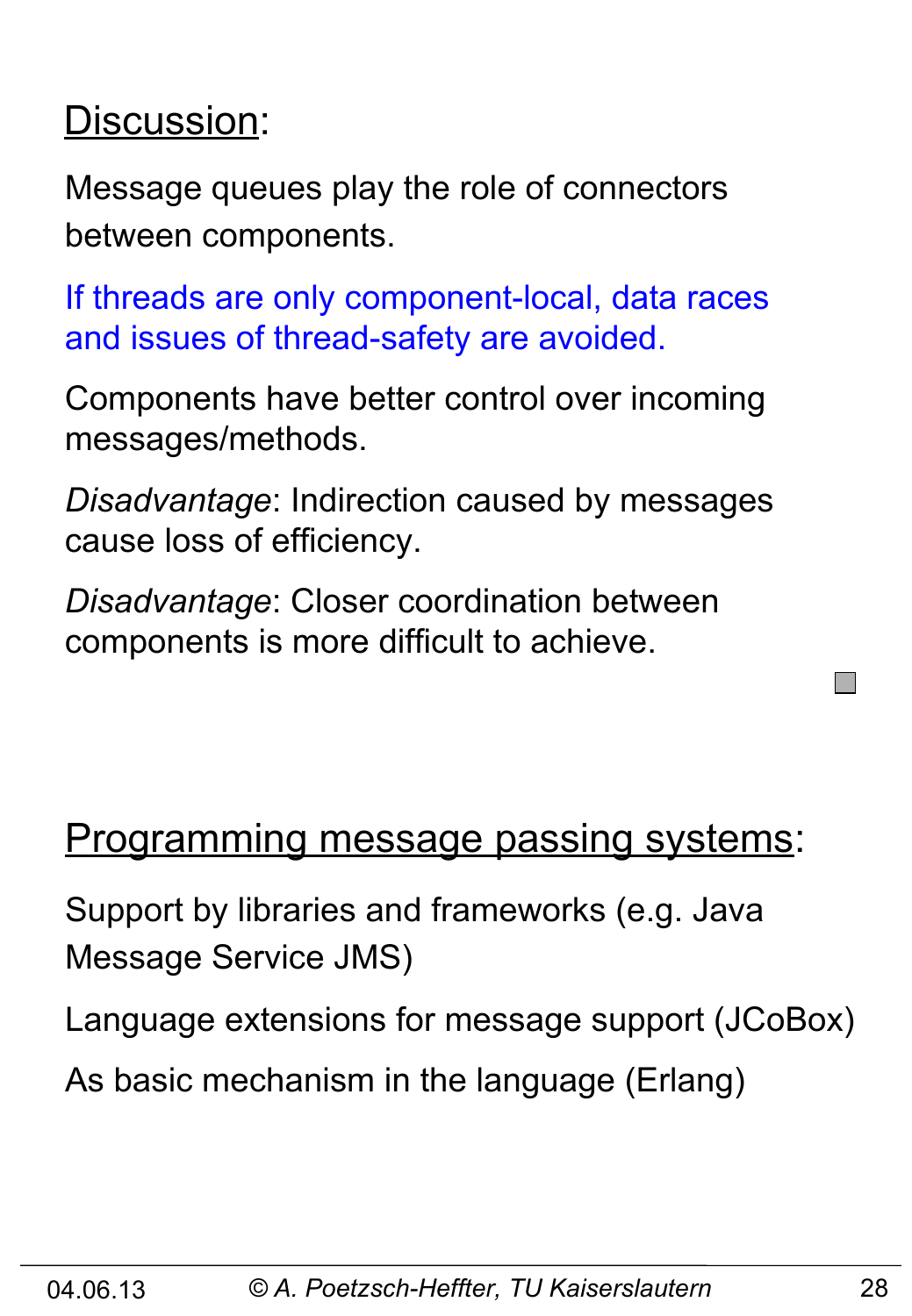# JCoBox

extends Java with new concurrency concept:

- -- CoBox classes: @CoBox annotation structure the heap similar to ownership
- -- cooperative task scheduling:
	- -- one active task per cobox
	- -- active task has to yield control (not interrupted by scheduler
- -- **asynchronous method calls**:  $x \,$ !m(e)
	- -- immediately return to the caller
	- -- create new task in cobox of receiver
- -- *futures:* Fut<ResultType> f; provide a location for results of asynchronous method calls; reading the result:
	- $-$  f.await(); // suspends until result is available
	- --  $f.get()$ ; // blocks the current task

See separate slides an JCoBox and the information at:

http://softech.informatik.uni-kl.de/Homepage/SoftWare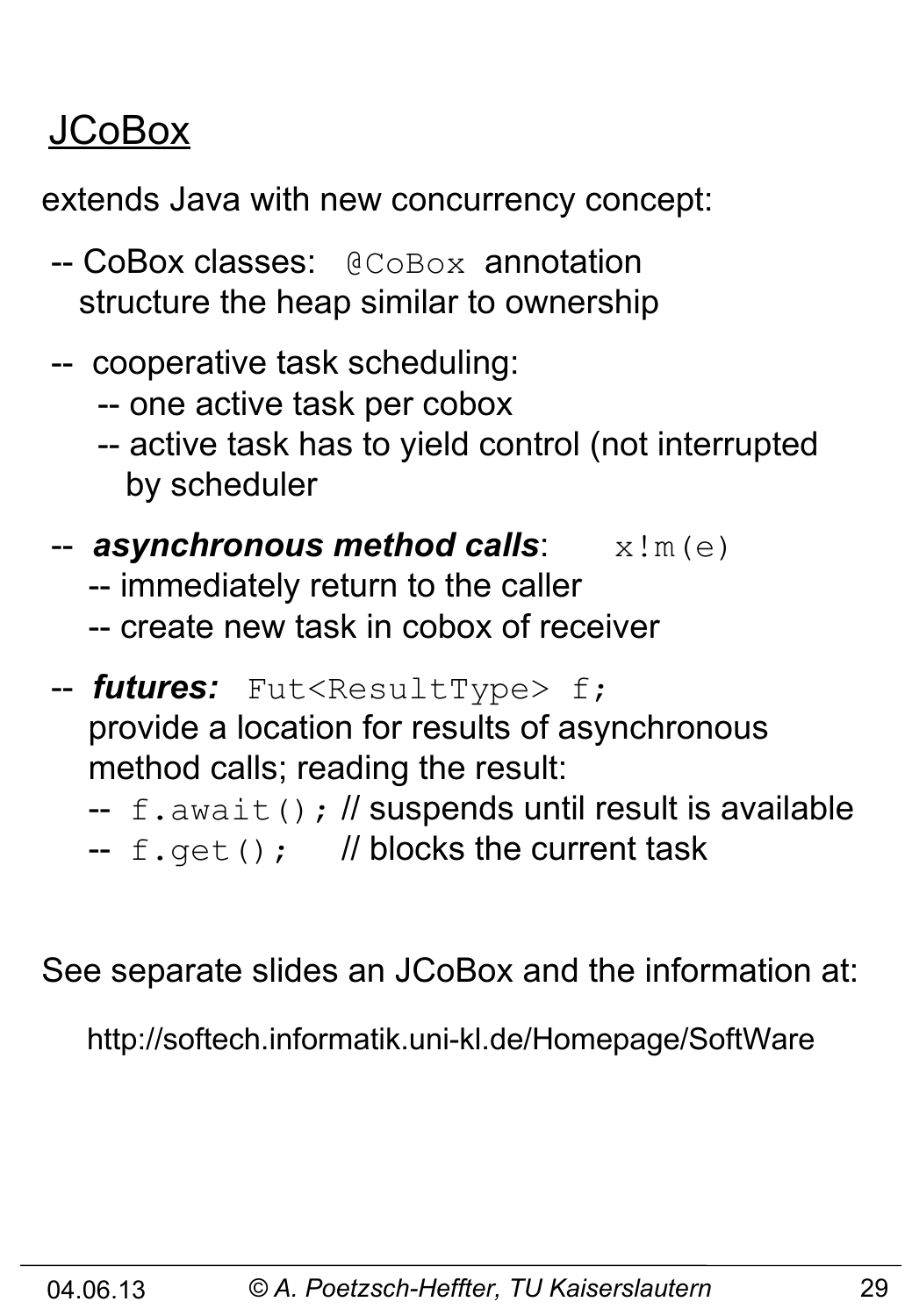# Example: (Simple CoBox program)

```
@CoBox // the @CoBox annotation 
class Ping {
   Pong pong;
   boolean stopped;
   Ping(Pong p) {
     pong = p;
     this!go(); // asynchronous self-call
                 // starts internal task
   }
   void go() {
     stopped = false;
     while (! stopped) {
       Fut<String> fut = pong!ping("Hello"); 
      String answer = fut.awt();
               // allowing stop calls to be executed 
       System.out.println(answer);
   } }
  void stop() { stopped = true; }
}
@CoBox 
class Pong {
   String ping(String s) { return s+" World"; }
}
class Main {
   public static void main(String... args) {
     // at this point we are in the MAIN cobox
    Pong pong = new Pong();
    Ping ping = new Ping(pong);
     JCoBox.sleep(5, TimeUnit.SECONDS);
     ping.stop();//equivalent to: pong!stop().get();
   }
}
```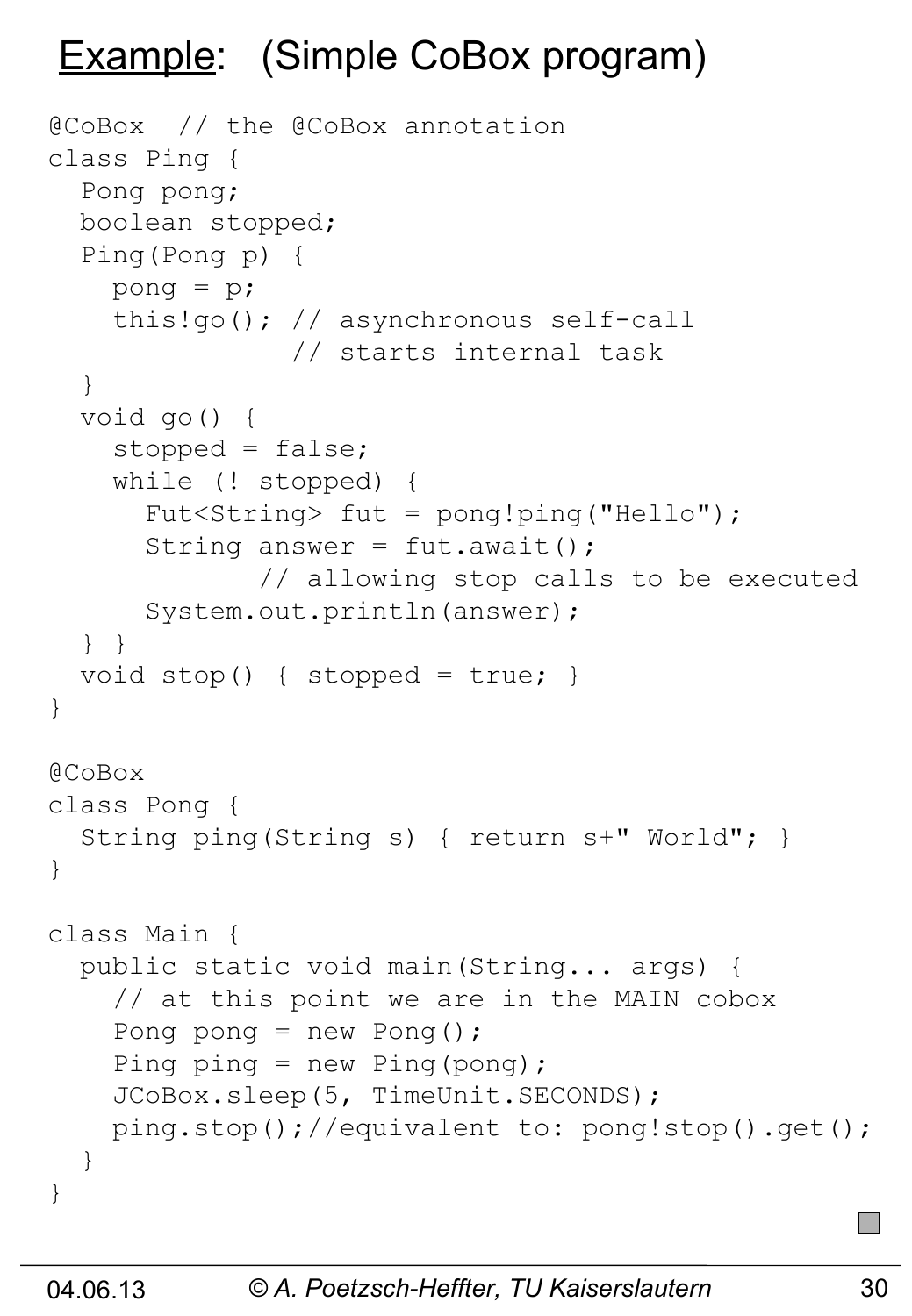# **Synchronous Messages**

Synchronous message passing is based on a rendezvous between sender and receiver:

- -- Messages are only sent if both sender and receiver are ready to perform the communication.
- -- If only one is ready, the other one is blocked.

All communication partners have to be active components.

In the figure, connectors represent synchronous channels.

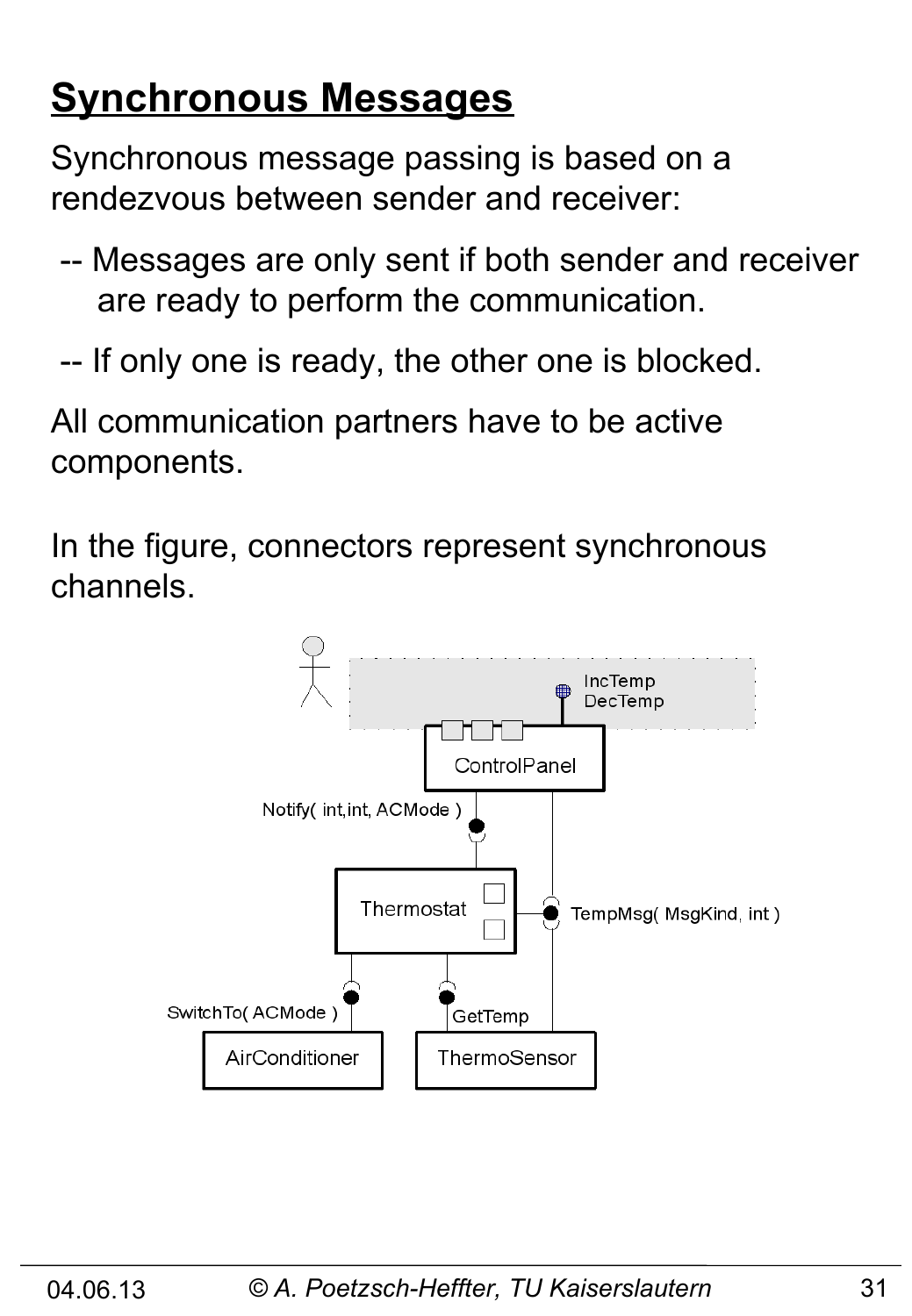#### Behavior is modeled by the following interface automata:



Transitions with send messages *m!* may only be taken synchronously with corresponding receive messages *m?* in a component that is linked by a channel for *m*.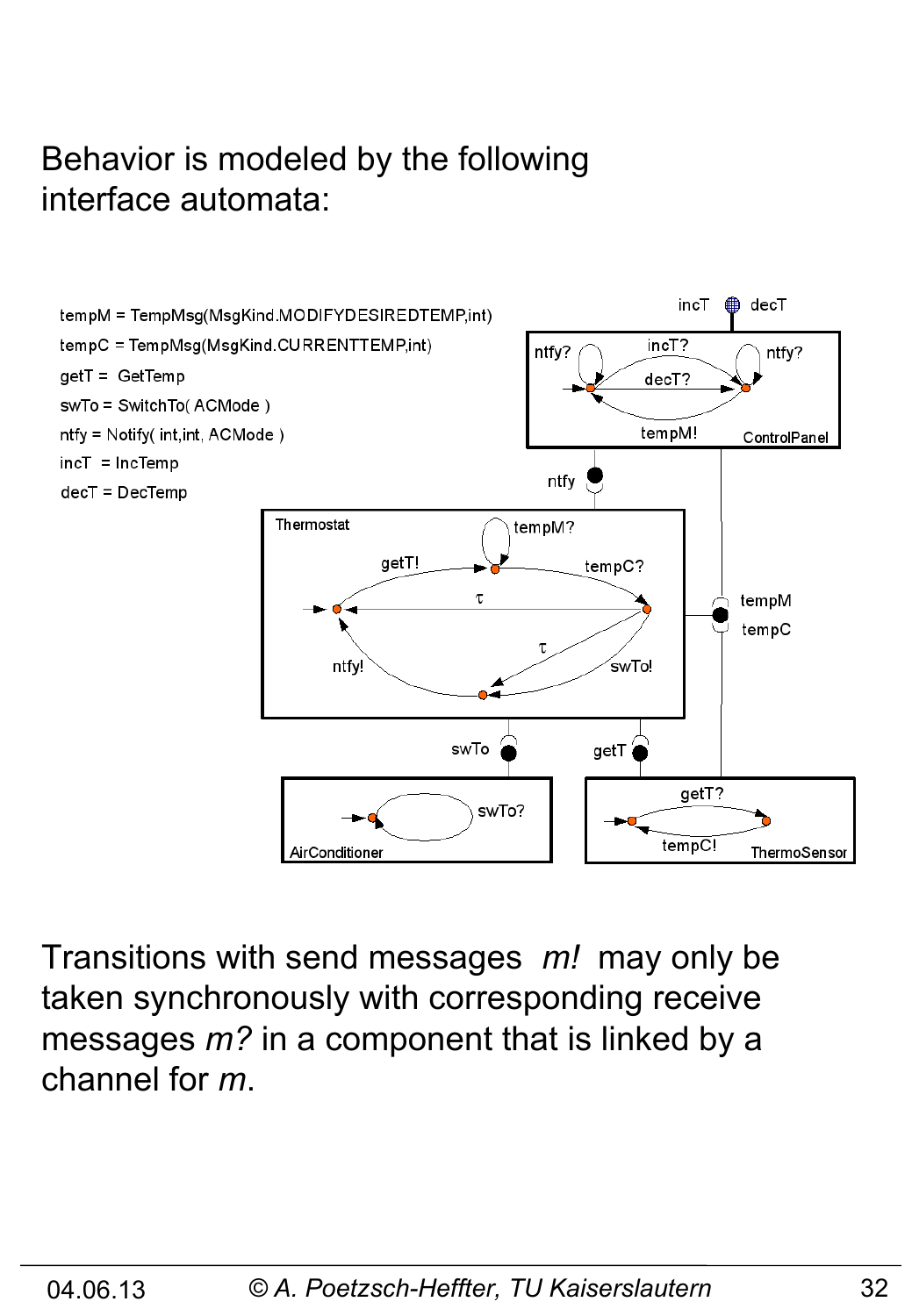## Remarks:

Synchronous communication has the advantages of asynchronous communication and simplifies to express close coordination.

*Disadvantage*: Danger of deadlocks is higher.

Synchronous communication underlies many communication models:

-- Programming languages, e.g. Ada tasks

#### -- Calculi:

- -- Communicating sequential processes CSP
- -- Calculus of communicating systems CCS
- -- π-calculus
- -- Interface automata

In Java, synchronous communication can be achieved by using class SynchronousQueue<E> of package java.util.concurrent in which each put-operation must wait for a corresponding take-operation, and vice versa.

A synchronous queue does not have any internal capacity, not even a capacity of one.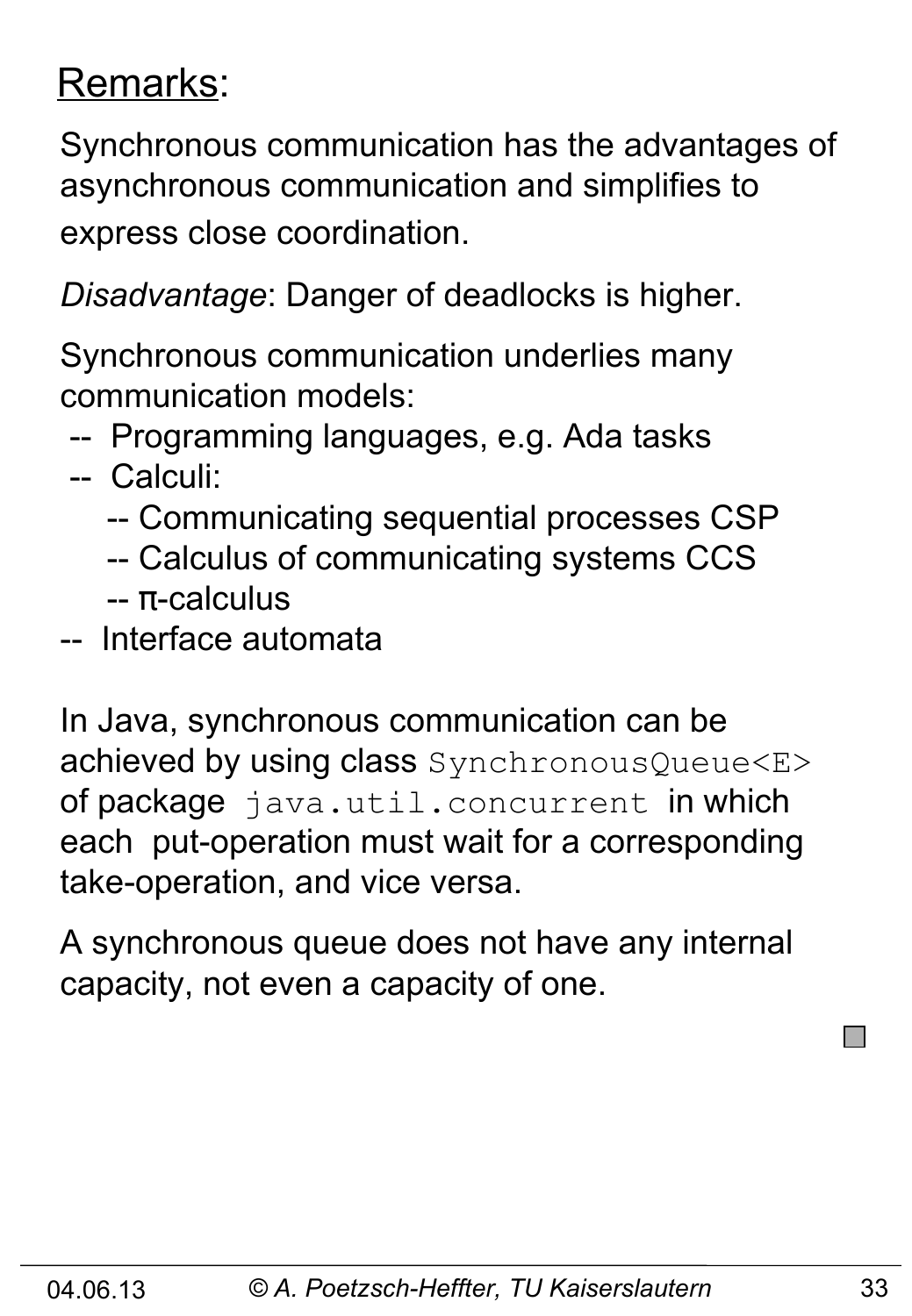# **6.3 Distributed OO-Programming**

Distributed programming is about programs that run in different OS-processes/on different machines.

Central to distributed programming are the means of communication. Most OO-languages or frameworks support:

- communication over sockets and streams
- remote method invocation, a synchronous communication technique

Some support in addition:

- events, signals
- asynchronous messages
- group and multicast communication

Notice:

Distributed programs are usually concurrent programs.

#### **Remote Method Invocation in Java**

- Methods of objects in other processes (remote objects) can be invoked, similar to methods on local objects
- Several clients can invoke remote methods concurrently (implementation-dependent)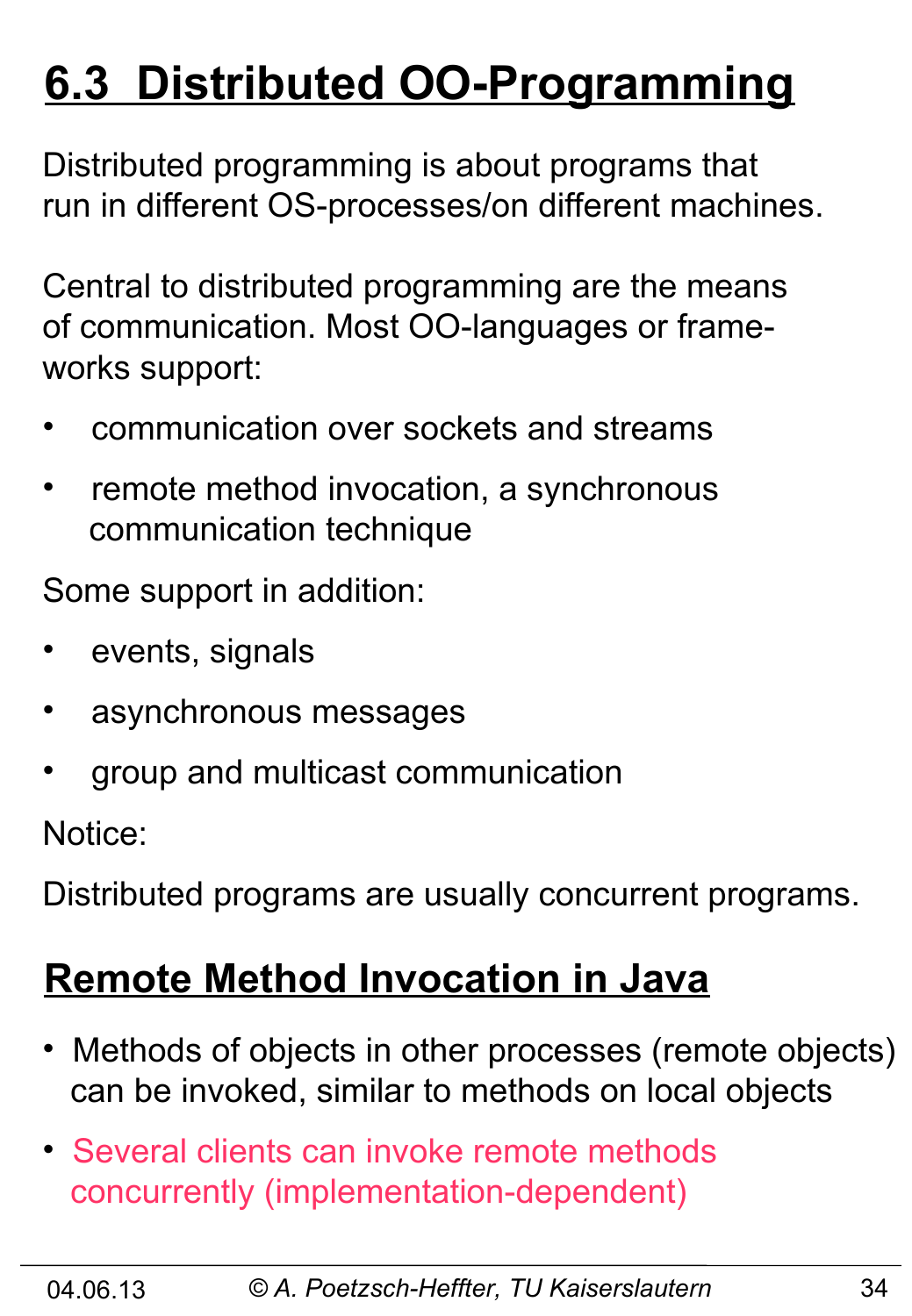Overview:

- Realization: Stubs and skeletons
- Remote interfaces and their implementations
- Binding and lookup of remote objects
- Invoking remote methods
- Parameter passing

#### Relalization: Stubs and Skeletons:



- Remote objects are represented locally by stubs
- Stubs and skeletons provide communication
- Code for stubs and skeletons is automatically generated by the Java compiler

04.06.13 *© A. Poetzsch-Heffter, TU Kaiserslautern* 35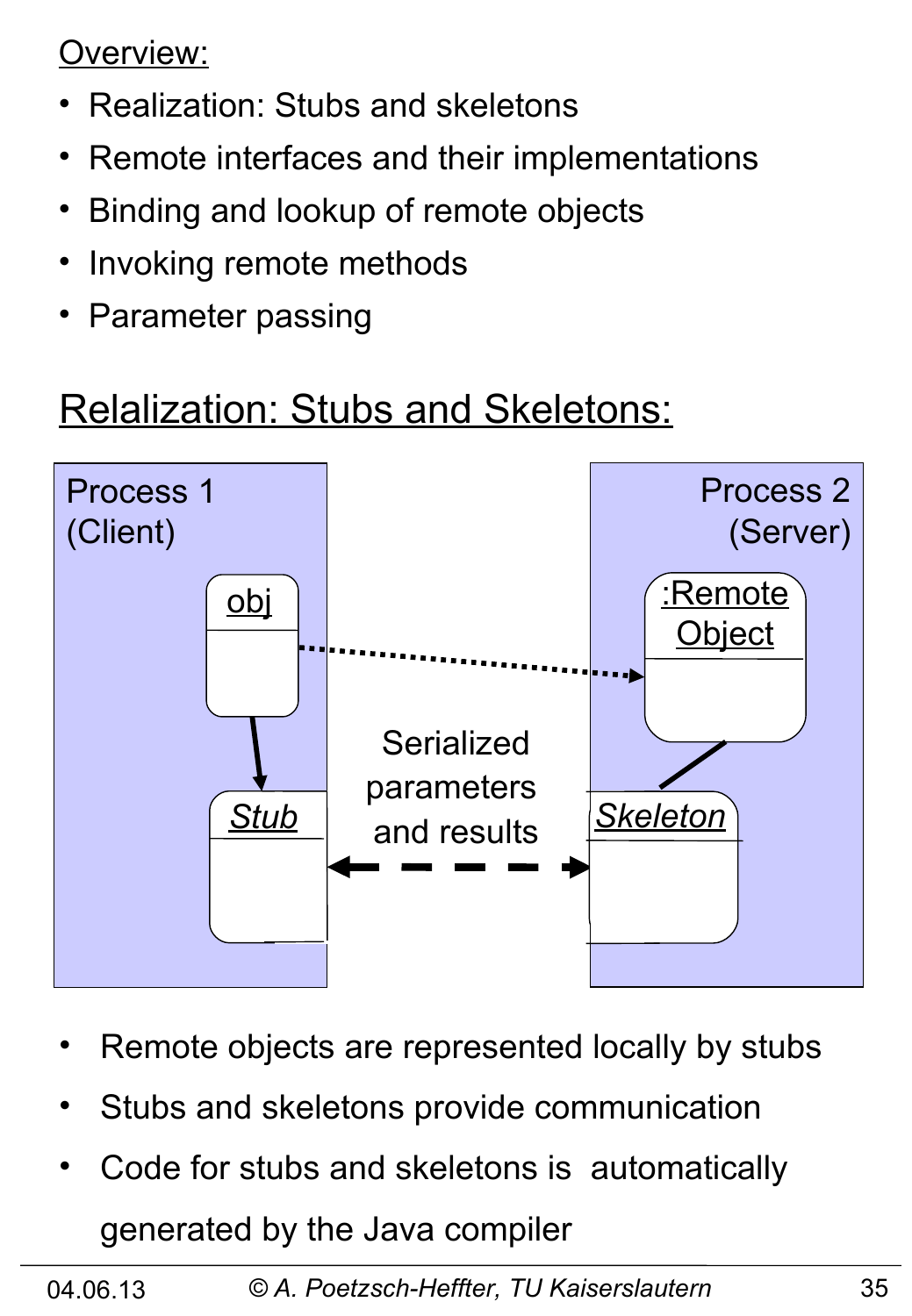#### Remote Interfaces and their Implementation:

• Methods that are available remotely must be specified in an interface that extends Remote:

**interface** Remote { }

- Implementations of remote objects extend UnicastRemoteObject (or similar classes)
- Constructors may throw exception
- Almost identical to local implementations

#### **Example:** (Remote object implementation)

Buffer that can be accessed remotely:

```
interface Buffer extends Remote {
   void put( Prd p ) throws RemoteException;
   Prd get( ) throws RemoteException;
}
```

```
class BufferImpl extends UnicastRemoteObject 
                  implements Buffer {
   // fields identical to local solution;
   BufferImpl() throws RemoteException { }
   synchronized void put( Prd p ) 
     { // identical to local solution }
   synchronized Prd get( ) 
     { // identical to local solution }
}
```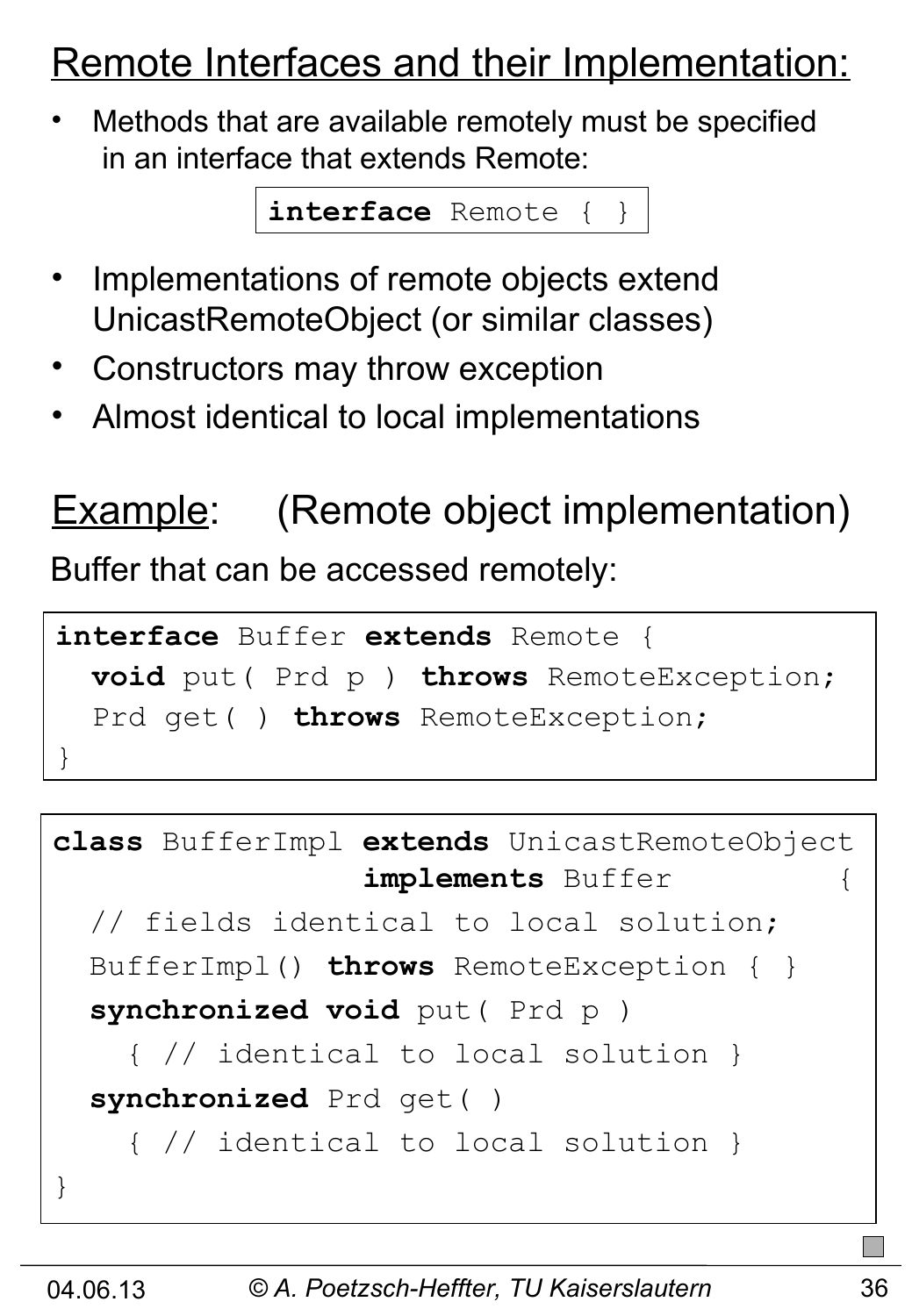#### Programming infrastructure:

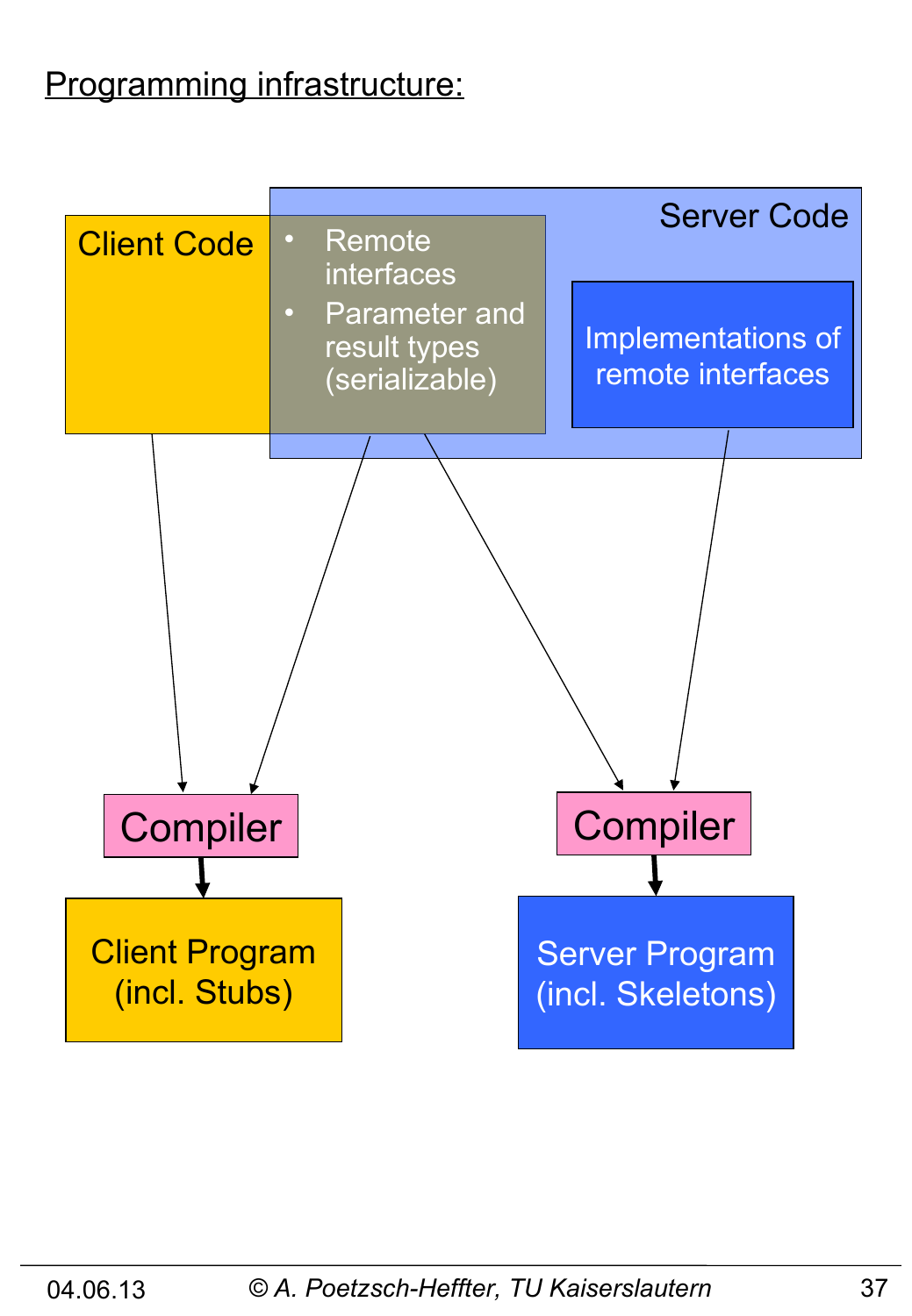# **Binding and Lookup of Remote Objects:**

- References to remote objects are obtained through a **name service**
- **Name server** (rmiregistry) must run on server site
	- Offers service at a certain port
	- Communication with name server is enabled by API
- Process of remote object binds remote object to a name.
- Potential invoking object gets reference through method lookup using an URL.

```
class Naming {
  static void rebind (String name, Remote obj)
               throws ... { ... }
   static Remote lookup( String name )
               throws ... { ... }
 ...
}
```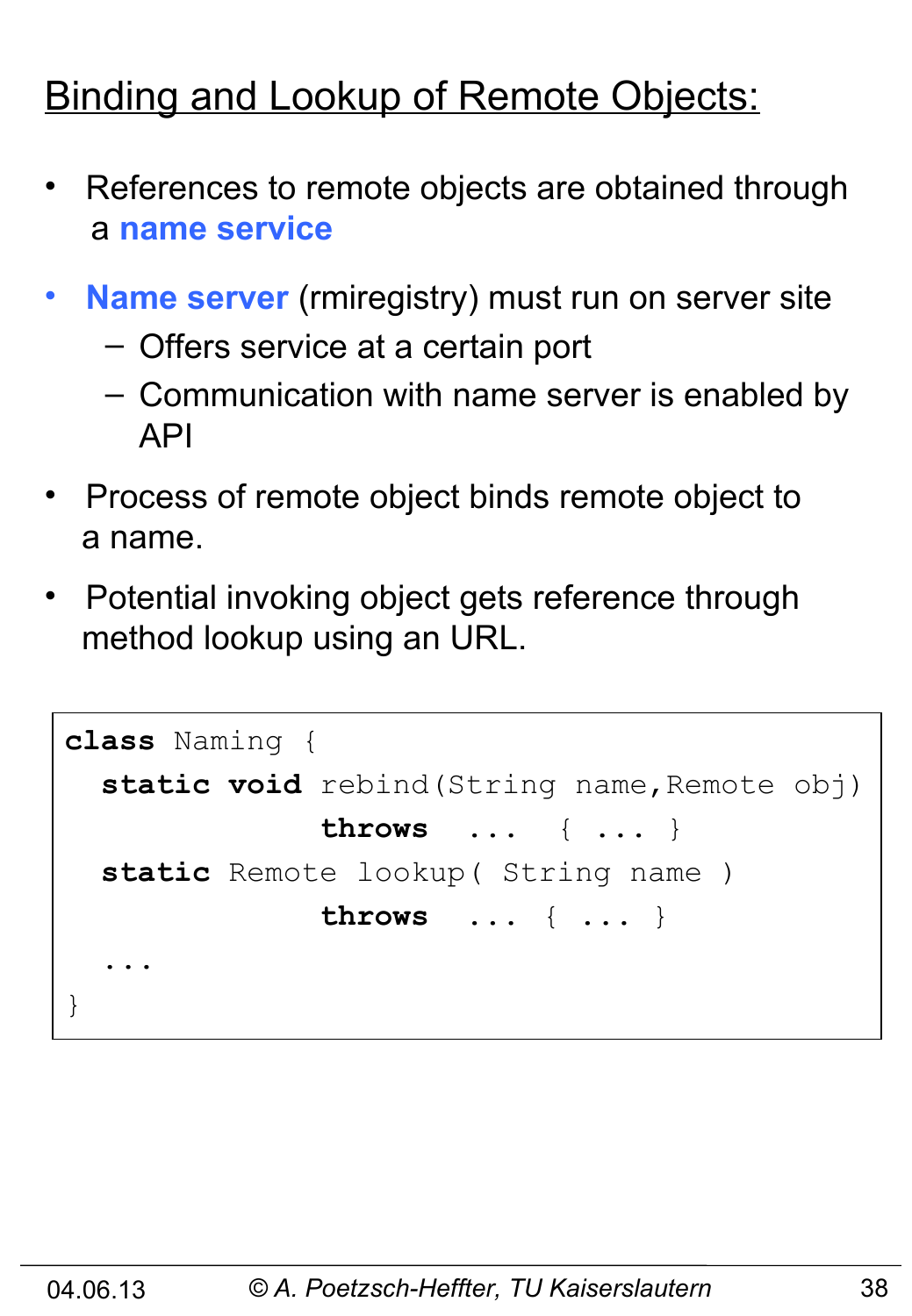# Example: (Binding and Lookup)

Buffer server binds a buffer to name "buffer":

```
class BufferServer {
   static void main( … ) throws Exception {
     Naming.rebind( "buffer",
                     new BufferImpl() );
   }
}
```
Producer looks up and links to the remote buffer object:

```
class Producer extends Thread {
 …
   static void main( … ) throws Exception {
     String url = "rmi://monkey/buffer";
     Buffer b = (Buffer) Naming.lookup(url);
     new Producer( b ).start( );
   }
}
```
#### **Invoking Remote Methods:**

Remote references can be used like a local reference, in particular to invoke a method.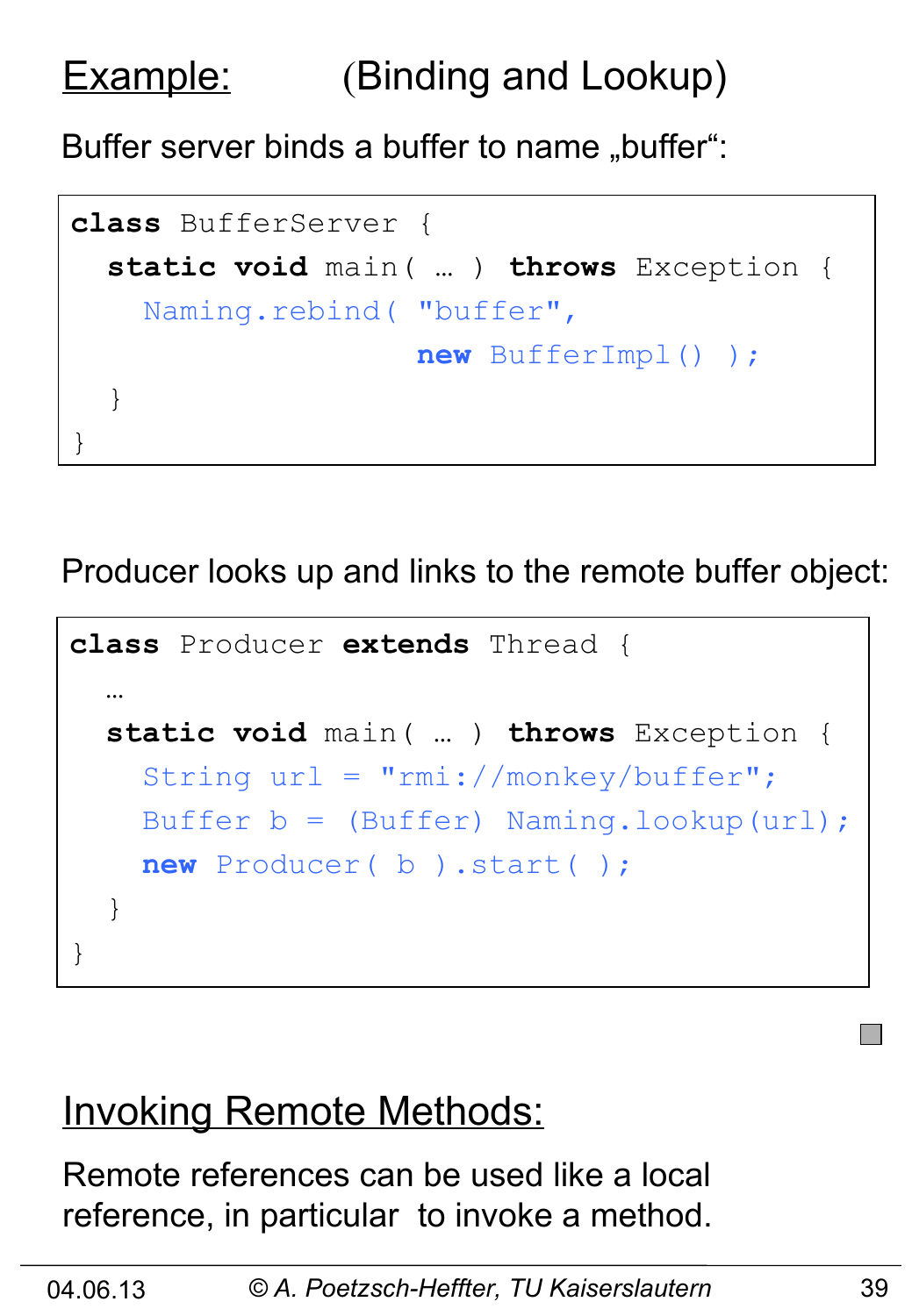### **Example:** (Invocation of remote methods)

```
class Producer extends Thread {
   Buffer buf;
  Producer( Buffer b ) { but = b; }
   void run( ) {
     while ( true )
       try {
         buf.put( new Prd( ) ); 
       } catch( Exception e ) { ... }
   }
}
```
#### Remark:

- Remote interfaces can be used to invoke methods of remote objects
- Communication is transparent except for
	- Error handling
	- Problems of serialization
- Coding is almost identical to local solutions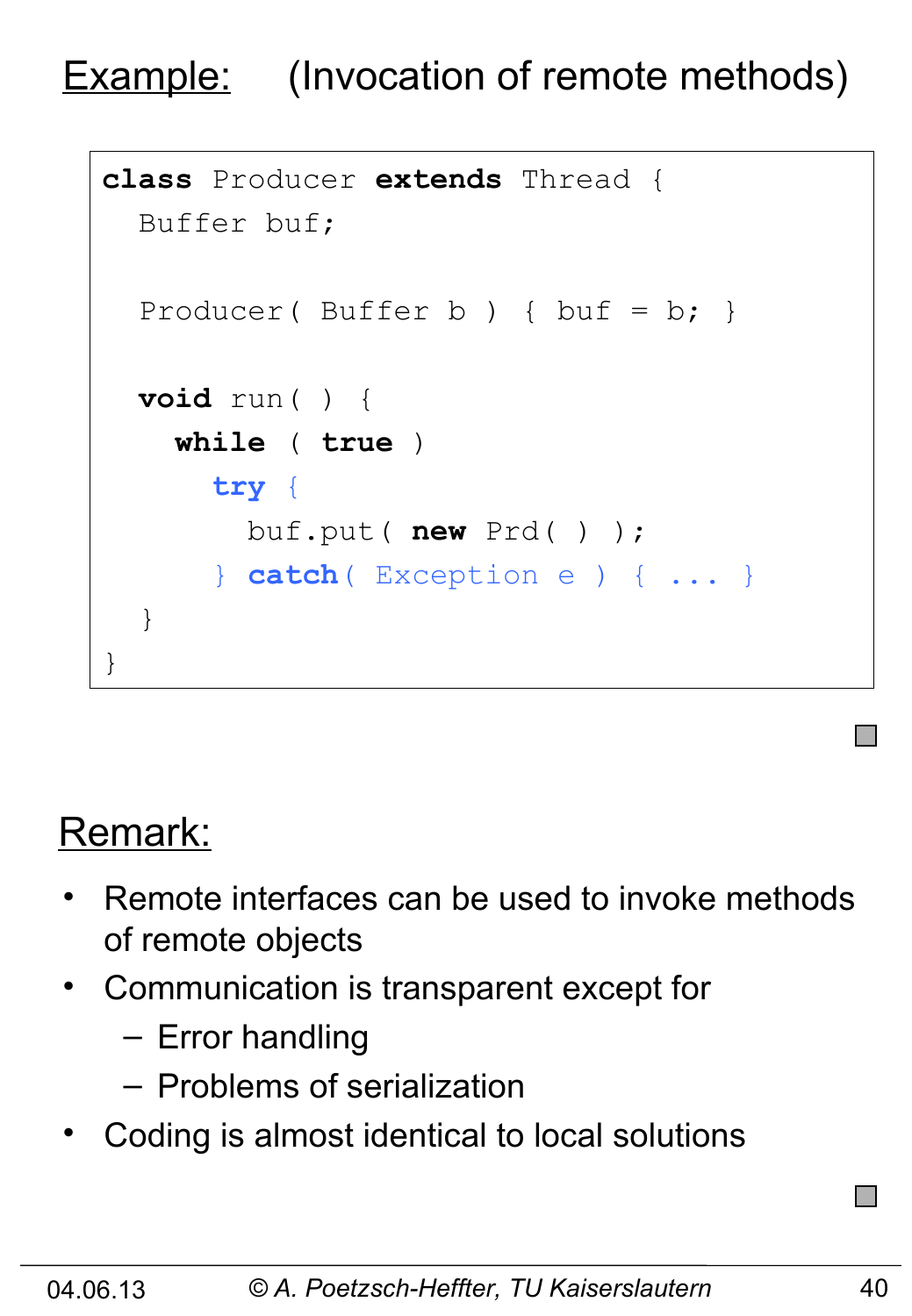#### Process Interaction:

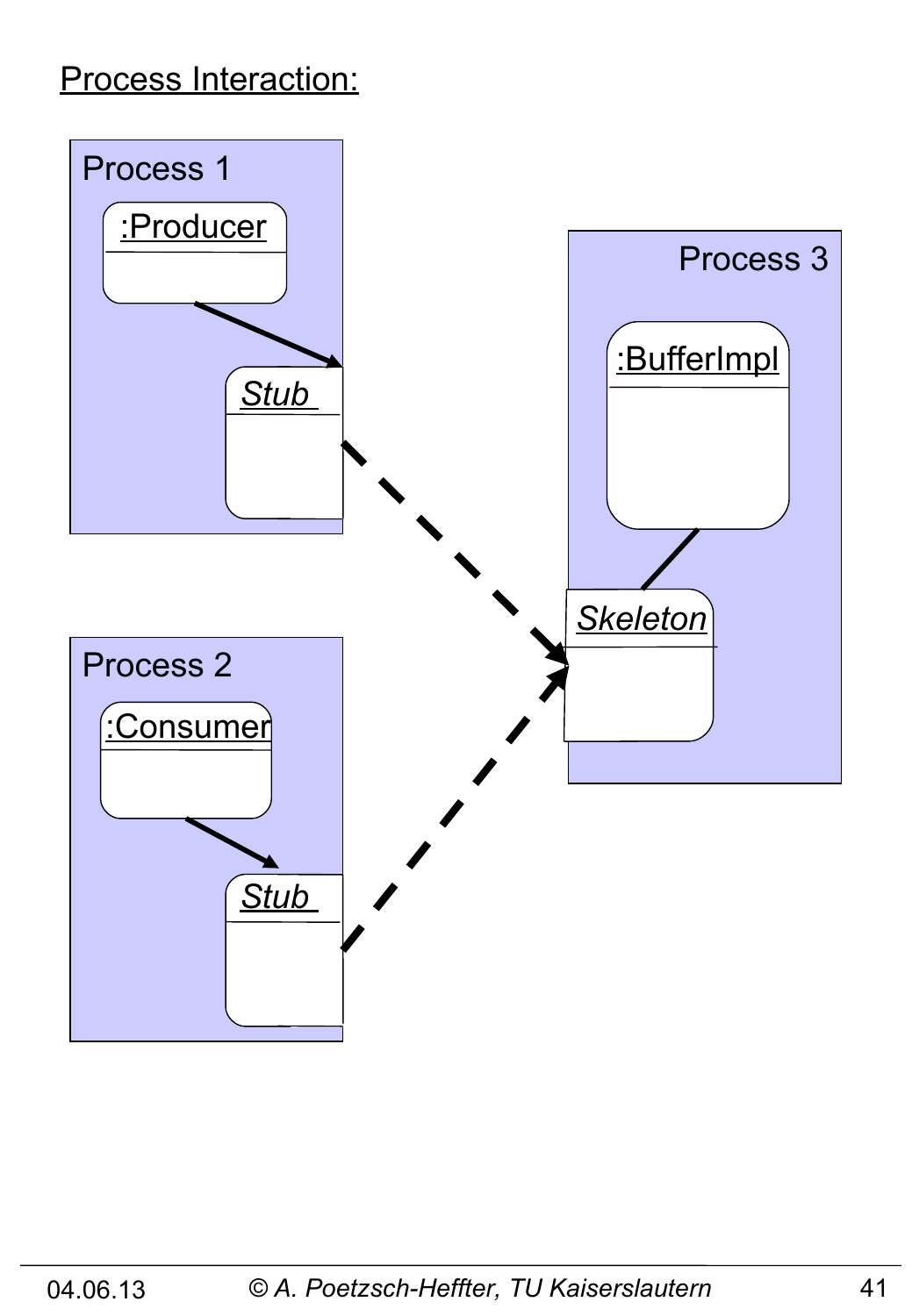#### Summary: Using RMI in Java:

- Define interface of remote object (extends Remote)
- Define implementation of remote object (extends UnicastRemoteObject)
- Start name server (rmiregistry)
- Server program registers remote objects at registry
- Client programs retrieve remote reference through URL (name of computer and name of remote object)

#### **Parameter Passing:**

Parameter passing is essentially done by serialization, however:

- all parameters are serialized as if they form a connected object structure (duplicates are copied only once)
- references to remote objects (more precisely to the stubs) are handled by creating a new stub on the remote side